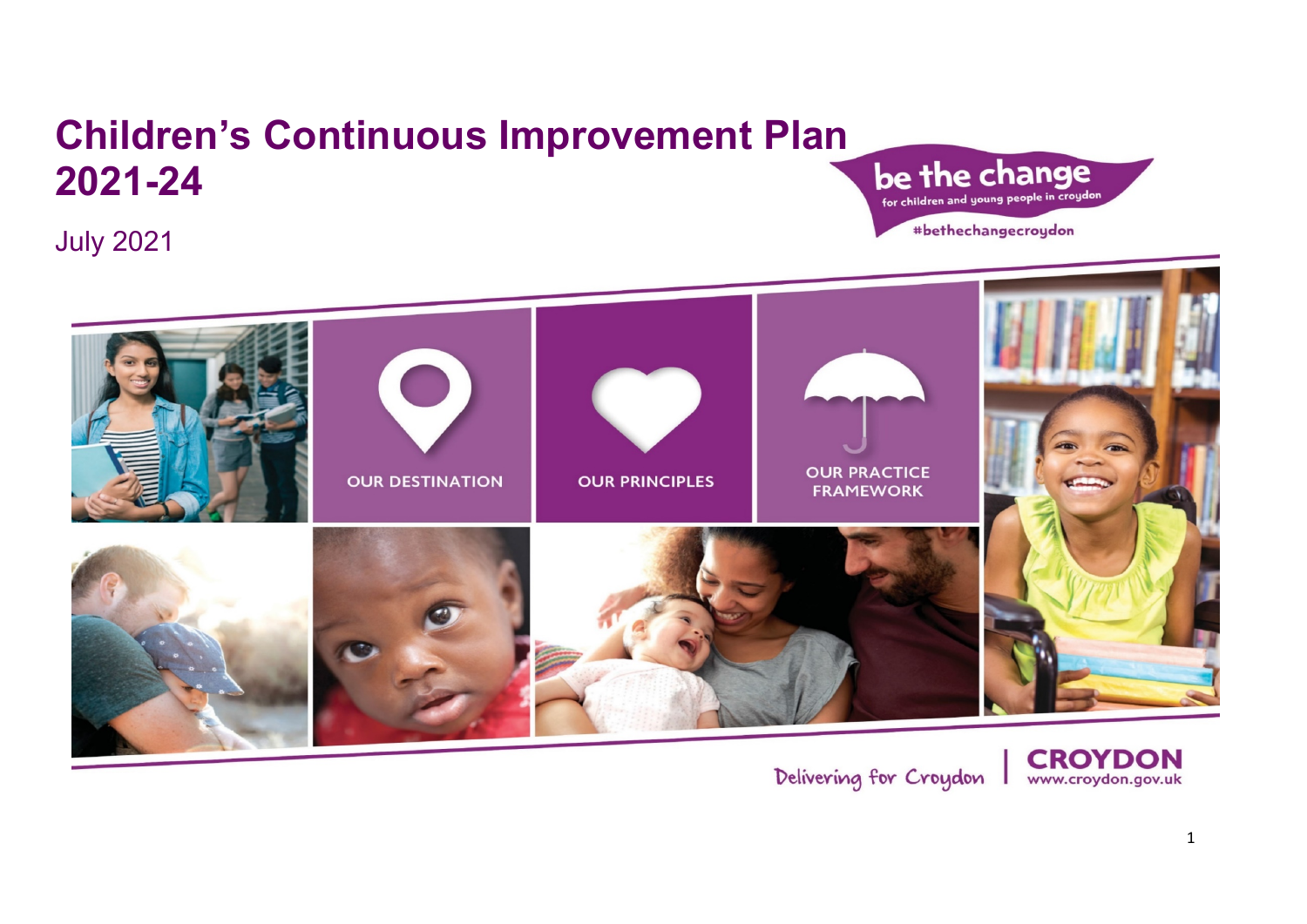#### **Introduction**

In the inspection report of Croydon's children's social care services published in March 2020 Ofsted recognised that services for children in need of help and protection were now good, and services for children in care and care leavers were improving well. Overall children's social care services were judged as good.

### **Croydon's Challenge**

Croydon Council faces serious governance, financial and operational challenges. Resolving this crisis requires one of the most significant change programmes in local government. The service transformation that lifted children's services from an inadequate to good was underpinned by significant investment, and whilst some of the additional investment has been removed children's services are still higher cost compared to other council services judged as good overall.

We must now review how we deliver children's services in Croydon to reduce the cost and work within the council's available resources whilst retaining the quality and effectiveness that children and families in Croydon deserve.

#### **Planning for continued improvement**

This Continuous Improvement Plan 2021-24 brings together:

- The savings and growth planned over 2021-24 across early help, children's social care and education as the departmental contribution to the Council's Medium Term Finance Strategy (MTFS) – Section 1.
- The practice improvement priorities for early help and children's social care including actions to address the recommendations in the 2020 Ofsted inspection – Section 2.

The majority of the MTFS savings impact on the practice improvement priorities, and there is a direct read across for many of the priorities and actions. However, there are areas that are specific to each section. More details on the background and rationale for the MTFS savings are set out in the CFE Delivery Plan, March 2021.<sup>1</sup>

<sup>1</sup> *Croydon CFE Delivery Plan,* February 2021 <https://democracy.croydon.gov.uk/documents/s28951/Appendix%201%20-Draft%20CFE%20Delivery%20Plan.pdf>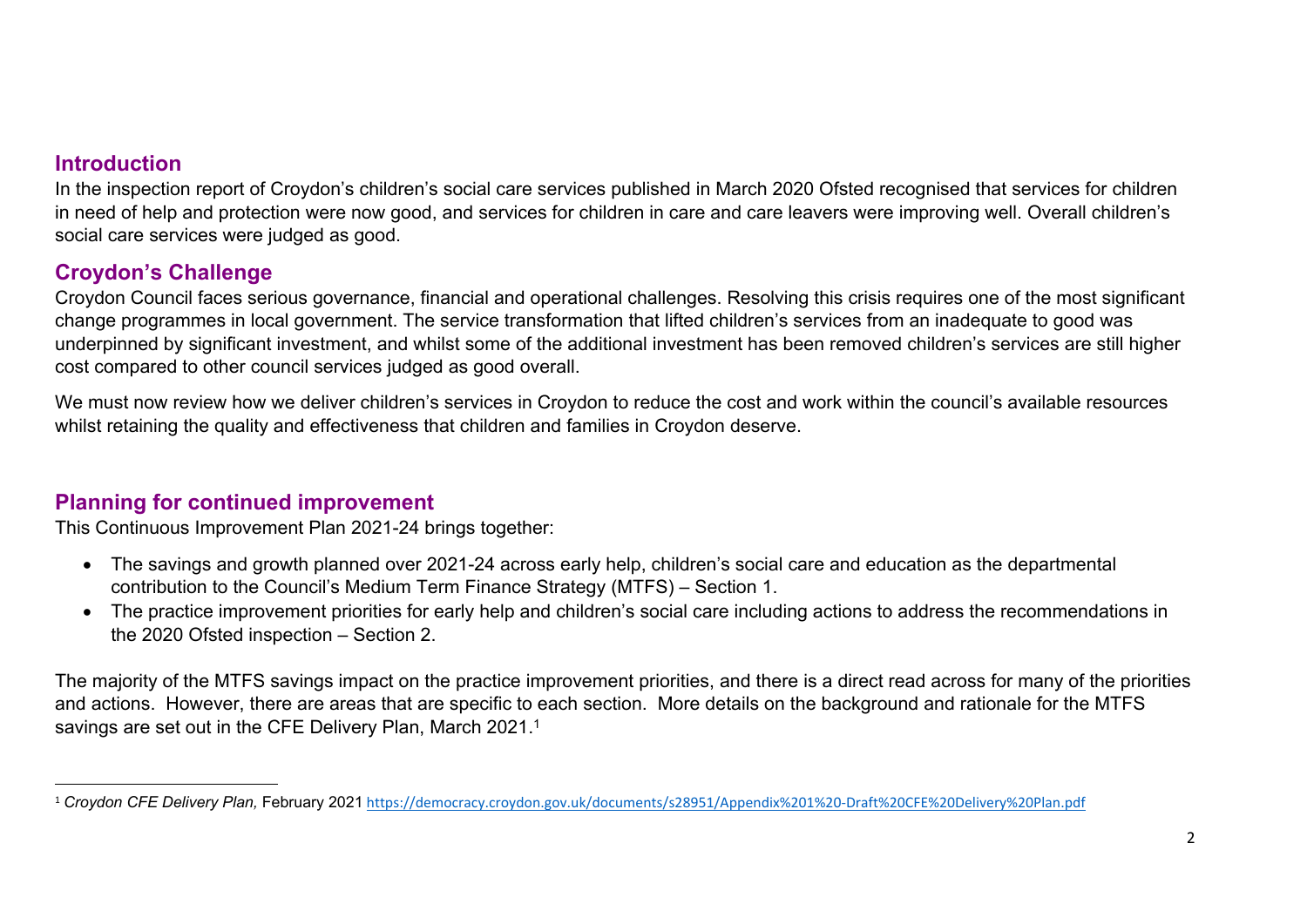The plan will help the council achieve the overall reduction in spend required and put children's services in Croydon on a sustainable financial footing. We know that we cannot afford to be complacent to sustain the improvements made and build on them. We also know we will need to adjust to emerging needs and themes including the longer term effects of the Covid-19 Pandemic on our children and young people.

#### **Our values, our principles**

throughout the planning and making changes across education and children's social care we aim to sustain the service offer to children, families and schools at reduced cost whilst continuing to meet statutory responsibilities. We will retain our commitment to the following: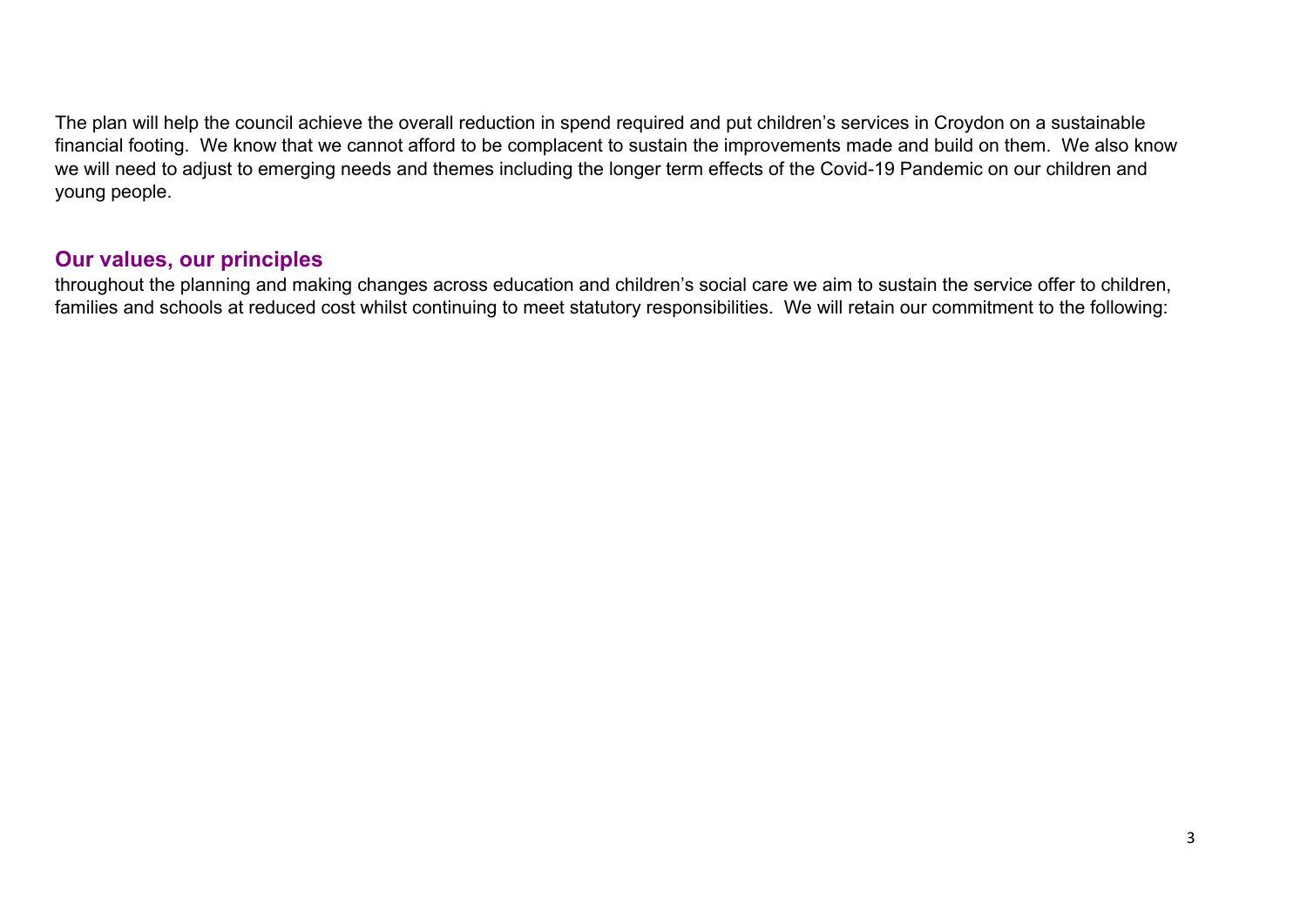

- We will support families to keep children and young people safely at home, and make sound decisions to bring children into our care when we need to;
- We will develop local provision so more children with SEND attend Croydon schools, keeping close to their friends and community and relieving the pressure on the Dedicated Schools Grant;
- We will get the best possible value for the Croydon pound for placements and packages of care for children and young people, commissioning for cost and quality;
- We will continuously challenge ourselves to improve efficiency and reduce the cost of services, improving the business systems and processes needed to enable us to understand spend and accurately benchmark ourselves against others locally, regionally and nationally.
- We will focus on tackling ingrained inequality and poverty in the borough. We will follow the evidence to tackle the underlying causes of inequality and hardship, like structural racism, environmental injustice and economic injustice

## **Oversight and Review**

The Continuous Children's Improvement Board (CCIB), through its partnership lens with service experts and an independent Chair, is well placed to monitor sustained practice improvements whilst also providing constructive scrutiny on the impact of the savings, keeping at the heart of discussions the need to ensure vulnerable children and young people are kept safe.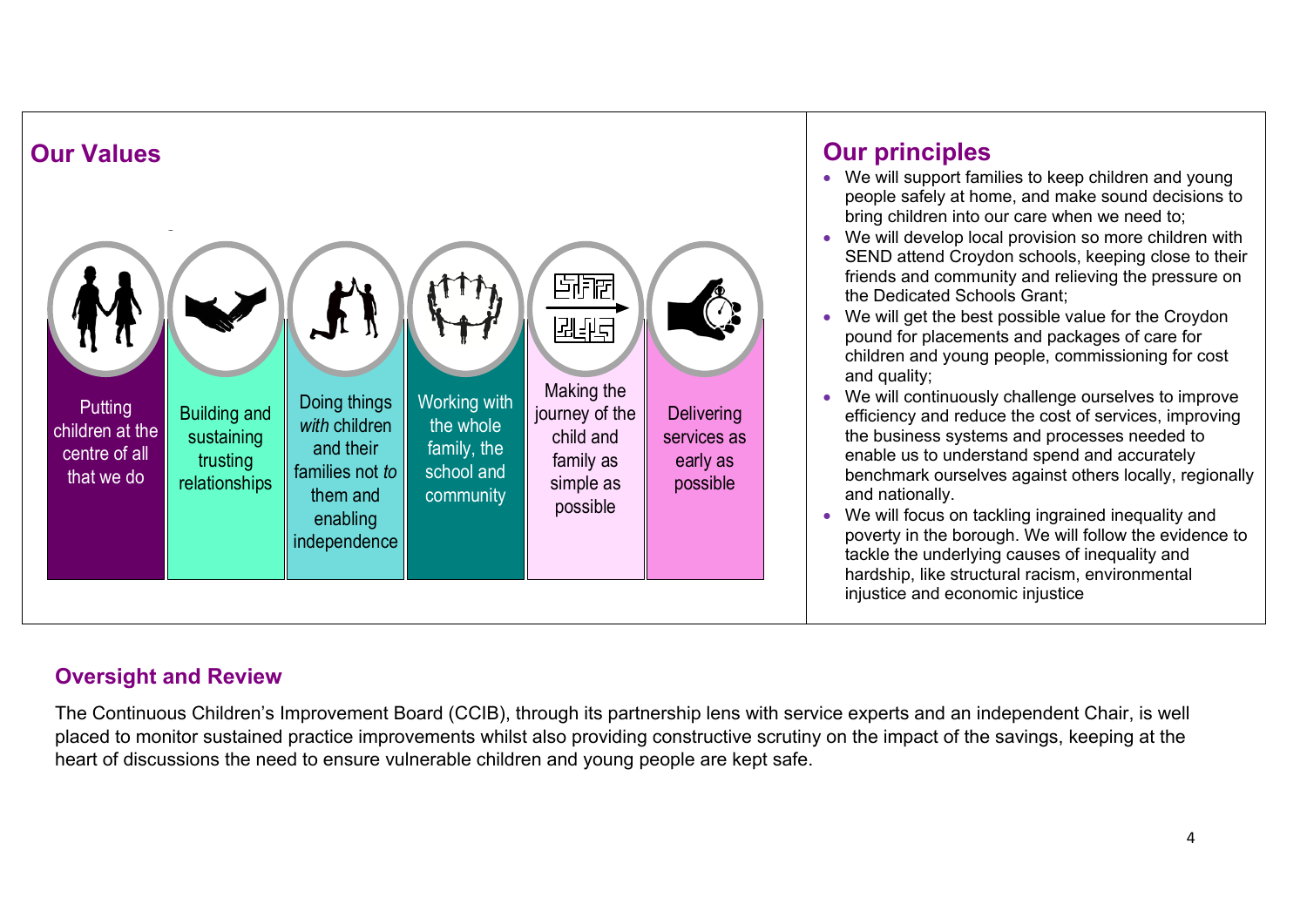The Scrutiny Children and Young People sub-Committee has a vital role in scrutinising the duties and functions of children's social care, and through its public meetings is able to bring these issues to a wide audience.

The MTFS projects set out in the plan are reported through the governance arrangements set out in the Croydon Renewal Plan. The Children Families and Education (CFE) Delivery Plan sets out the projects in more detail.

The Children's Continuous Improvement Board will take the MTFS projects set out in this plan at its meetings in order to monitor service impact and progress on making the savings. Financial updates will continue to come to the Board on a bi-monthly basis to keep the Board informed of financial progress and risk against all CFE MTFS projects.

Service performance and quality is reviewed and challenged through the cycle of meetings set out in the Windows into Practice early help & children's social care quality assurance framework. The Children's Continuous Improvement Board will receive the bi-monthly reports on Quality of Practice and monthly performance reports. These will underpin the Practice priorities in the Plan.

Quarterly reports on progress and risk against the actions in both sections of the plan will be reported to and challenged by the Scrutiny Children and Young People sub-Committee to provide robust oversight. Work will continue to ensure the forward plans and work programmes of the two formal meetings are co-ordinated and aligned to provide whole-system assurance on the progress and impact.

It is proposed that the Children's Continuous Improvement Plan is reviewed annually by the CCIB.

#### **Delivery targets**

The Croydon Renewal Improvement Plan performance framework is being developed to include targets for each of the MTFS savings. As these are finalised and agreed they will be included in this plan to ensure there is a single version of the truth for delivery.

It may be that through the course of its business, the CCIB identifies the need for a further subsets of performance indicators in order to enable it to monitor a particular activity, and this can be developed with the Performance Team.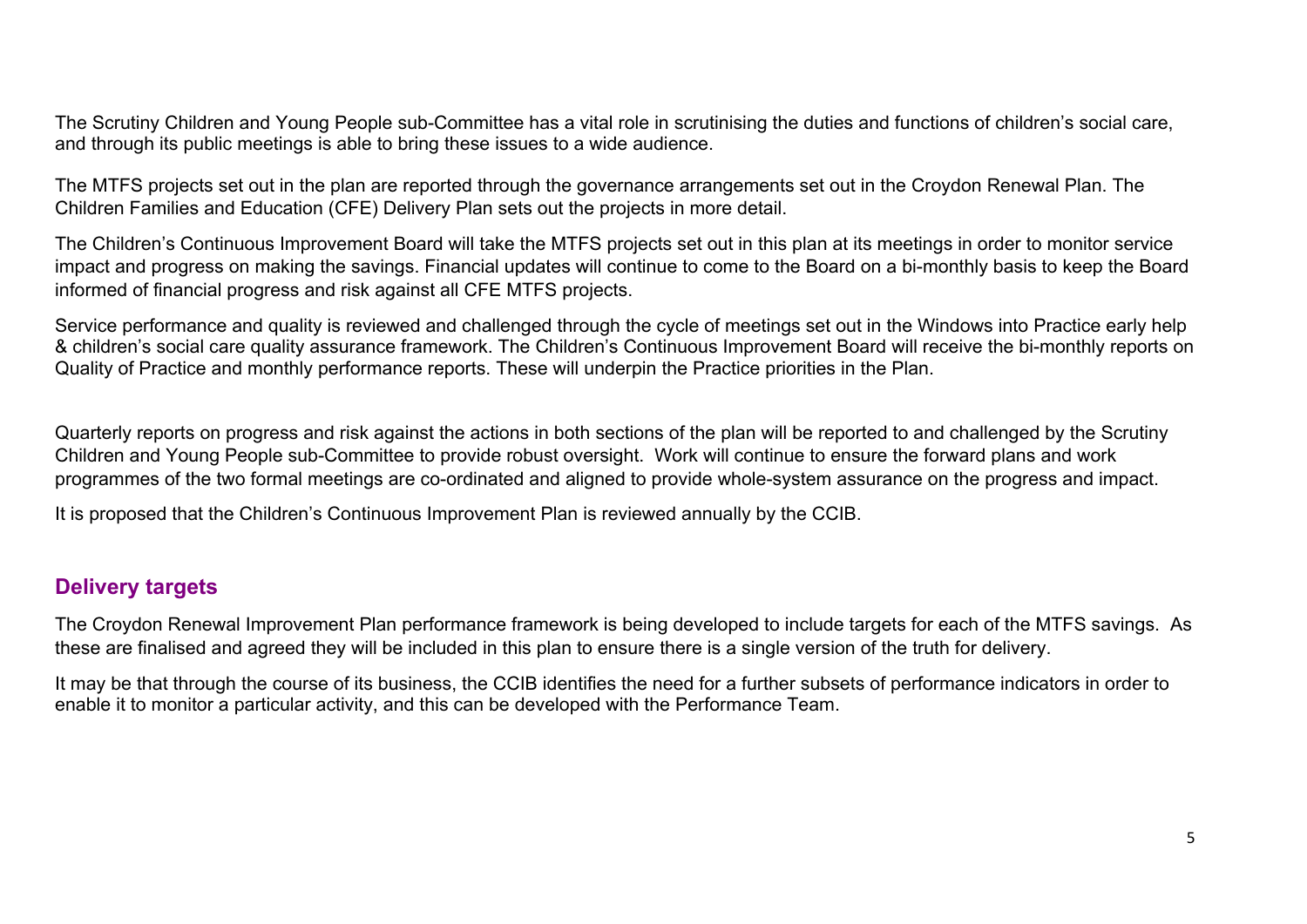#### **Equalities and Diversity**

In order to deliver safe, quality, value for money services, it is crucial that children's services tackles inequalities experienced by children and young people in our borough. It will do this by using evidence to assess the issues and outcomes and then by putting plans in place to effect change and embed a consistent equalities-focused approach across all our services. Consequently, an additional principle, as set out in the Croydon Renewal Plan, has now been included in the set of principles set out above.

In order to make this principle a reality, the CCIB will do the following:

#### **(i) Children and Young People**

- Embed a focus on equalities into the MTFS savings projects, looking at the outcomes and impact of the service on different groups of children and young people, in order to assess where there may be inequality. Through this focus, enabling the service to develop measures to tackle the causes and monitor progress on an ongoing basis into a business as usual activity.
- Champion positive examples of where inequality has been tackled across the service, how this was done and what can be learned.

#### **(ii) Workforce**

#### **Children's Services Race Equality Review Board and Equalities, Diversity & Inclusion Board**

Following the report and action plan of the CSRERB, it is proposed that the CCIB keeps a watching brief on next steps and takes a twice yearly updates on progress from the proposed Equalities, Diversity & Inclusion Board and/or Race Equalities Review Board in relation to the CFE Workforce.

#### **(iii) Partners**

Partners will also be invited to present examples of where equalities gaps are being bridged in the offer to children and young people, and where there are known issues and gaps which need addressing.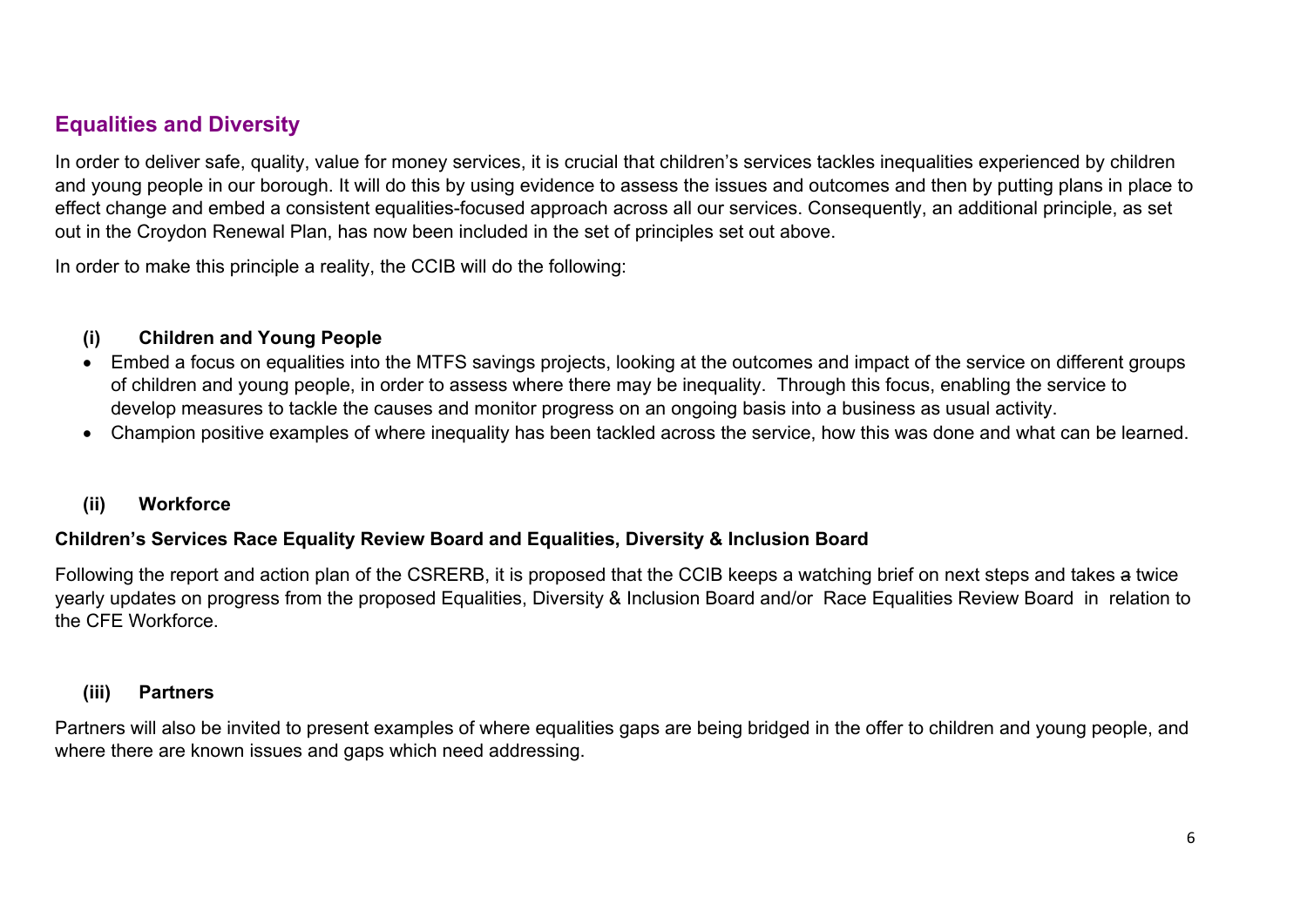# **1. Medium Term Financial Strategy Savings and Growth**

This section of the plan focuses on key projects in the Croydon Renewal Plan to reduce spend and live within our means whilst sustaining improvements in children's services to deliver the Medium Term Financial Strategy savings, as set out in the CFE Delivery Plan

| $\blacktriangleleft$ | <b>Reduce Early Help</b>                                                                                                                                                                                                                                                                                                                                                                                                                                                                                                                                                                                                                                                                                                                                      | <b>MTFS Ref: CFE SAV 02</b>                                                                    |                                                                                                       |                                                                 |
|----------------------|---------------------------------------------------------------------------------------------------------------------------------------------------------------------------------------------------------------------------------------------------------------------------------------------------------------------------------------------------------------------------------------------------------------------------------------------------------------------------------------------------------------------------------------------------------------------------------------------------------------------------------------------------------------------------------------------------------------------------------------------------------------|------------------------------------------------------------------------------------------------|-------------------------------------------------------------------------------------------------------|-----------------------------------------------------------------|
|                      | <b>Project Manager: Iain Low</b>                                                                                                                                                                                                                                                                                                                                                                                                                                                                                                                                                                                                                                                                                                                              |                                                                                                |                                                                                                       |                                                                 |
|                      | <b>Project description</b>                                                                                                                                                                                                                                                                                                                                                                                                                                                                                                                                                                                                                                                                                                                                    | <b>Savings identified £000s</b>                                                                |                                                                                                       |                                                                 |
|                      | • Work with partners to identify opportunities to enhance service delivery through multi-<br>agency working, use of partners' settings and building on locality services<br>• Reduce the Early Help offer to a targeted service that continues to provide step down from<br>statutory CSC and contribute with our partners towards early intervention where this will<br>prevent, delay or reduce the need for statutory services, and where not to do so would lead<br>to a direct increase in cost.<br>• Reconfigure as a centralised integrated offer operating with a local footprint, retaining<br>current functions on a reduced footprint e.g. family key worker interventions, parenting<br>workers, domestic abuse and substance misuse specialists. | 2021/22<br>424<br><b>Croydon Renewal Plan performance measures</b><br>stepped up to CSC (EH 9) | 2022/23<br>185<br>Percentage of Early Help cases closed that were<br>from CSC into Early Help (EH 25) | 2023/24<br>• Percentage of CSC referrals that were stepped down |

| <b>Ref</b> | <b>Actions</b>                                                                                                                                                                                                                               | <b>Owner</b> | By when                          | <b>Progress</b>         |
|------------|----------------------------------------------------------------------------------------------------------------------------------------------------------------------------------------------------------------------------------------------|--------------|----------------------------------|-------------------------|
| 1.1        | Remove vacant posts                                                                                                                                                                                                                          | IL           | 01/04/21                         | complete                |
| $1.2$      | Work across the partnership to develop a revised Early Help offer:<br>Re-establish the Early Help Partnership Board<br>Recruit an Early Help Programme Manager to lead and facilitate activity across partners<br>Develop options for change | IL           | 01/04/21<br>31/07/21<br>31/10/21 | Complete<br>In progress |
| 1.3        | Launch reorganisation options                                                                                                                                                                                                                | IL           | 01/12/21                         | Not started             |
| 1.4        | Implement new structure                                                                                                                                                                                                                      | IL           | 01/04/22                         | Not started             |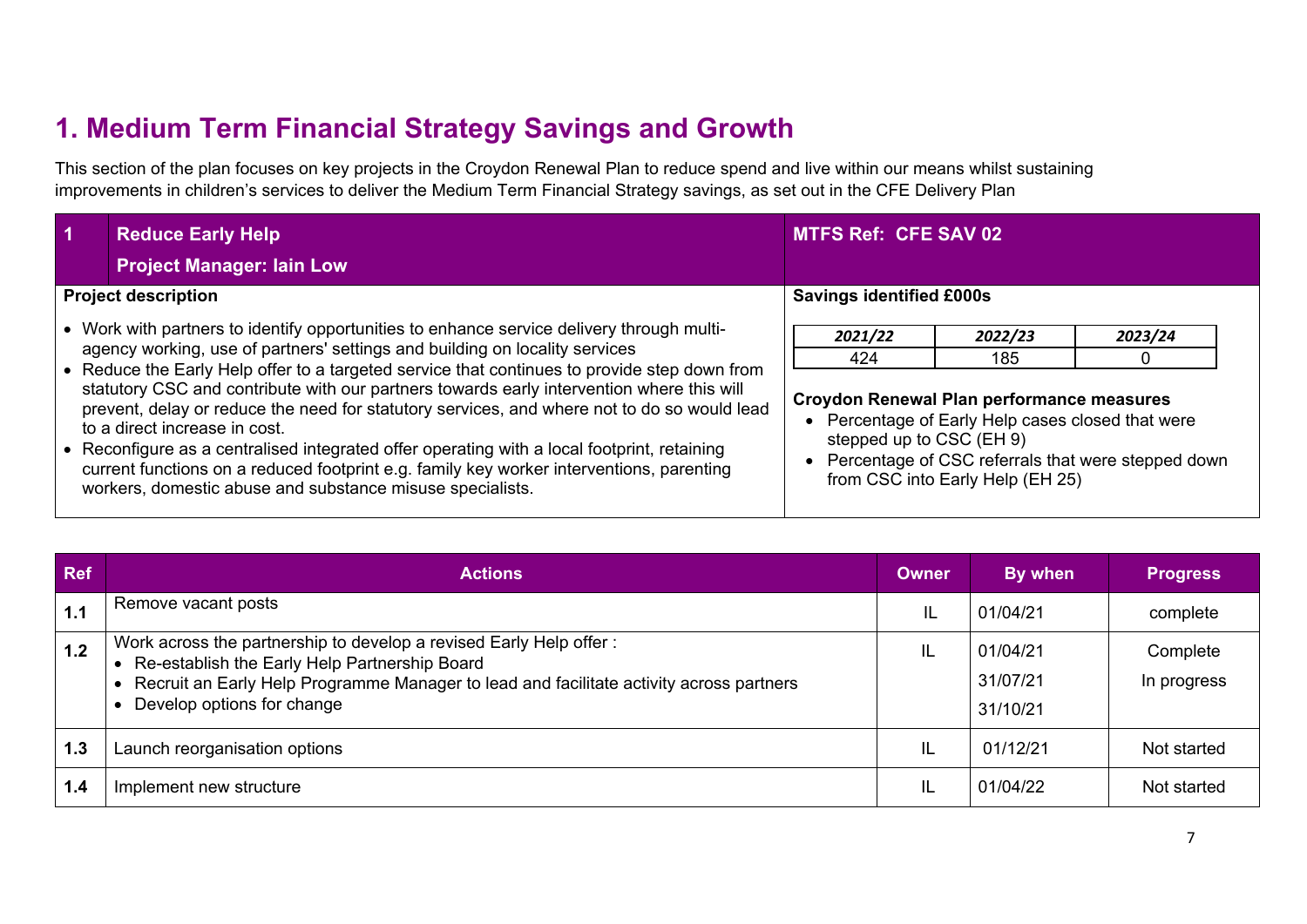| 2. Review of Children with Disabilities care packages 0-17<br><b>Project Manager: Rodica Cobarzan</b>                                                                                                                                                                                                                                                                                                        | <b>MTFS Ref: CFE SAV 04</b>                                                                                                                                     |                  |                  |
|--------------------------------------------------------------------------------------------------------------------------------------------------------------------------------------------------------------------------------------------------------------------------------------------------------------------------------------------------------------------------------------------------------------|-----------------------------------------------------------------------------------------------------------------------------------------------------------------|------------------|------------------|
| <b>Project description</b>                                                                                                                                                                                                                                                                                                                                                                                   | <b>Savings identified £000s</b>                                                                                                                                 |                  |                  |
| Improve social care for children with disabilities and their transition to adulthood<br>Develop and implement new commissioning frameworks for frequently used provision e.g.<br>home care, family support reducing spot purchasing of care<br>Introduce new governance arrangements for the recording of provider costs and<br>enforcement of disciplines for accurate forecasting and financial management | 2021/22<br>126.4<br>Croydon Renewal Plan performance measure<br>Percentage of Children in Need who had review on time<br>(those allocated to CWD teams) (CIN 7) | 2022/23<br>126.4 | 2023/24<br>126.4 |

| Ref | <b>Actions</b>                                                                                                                                                                                                               | <b>Owner</b> | By when                    | <b>Progress</b> |
|-----|------------------------------------------------------------------------------------------------------------------------------------------------------------------------------------------------------------------------------|--------------|----------------------------|-----------------|
|     |                                                                                                                                                                                                                              |              |                            |                 |
| 2.1 | Establish a review team led by a Head of Service to systematically and rapidly review all open<br>cases 0-25                                                                                                                 | <b>RB</b>    | 01/04/21                   | complete        |
| 2.2 | Repeat exercise in 2.1 in 2021/22                                                                                                                                                                                            | <b>RC</b>    | 30/09/2021 and<br>31/03/22 | Not started     |
| 2.3 | <b>Update Policies and Protocols</b><br>Review and update the following:<br>a. Eligibility Criteria 0-17 and 18-25<br>b. Short Breaks Statement and Policy<br><b>Family Support Strategy</b><br>C.<br>d. Transition Protocol | RC, OC       | June 2021                  | Completed       |
| 2.4 | Review Calleydown Respite Unit to ensure it is offering quality and value for money- Transformation<br>funding agreed.                                                                                                       | <b>RC</b>    | 01/08/2021                 | In progress     |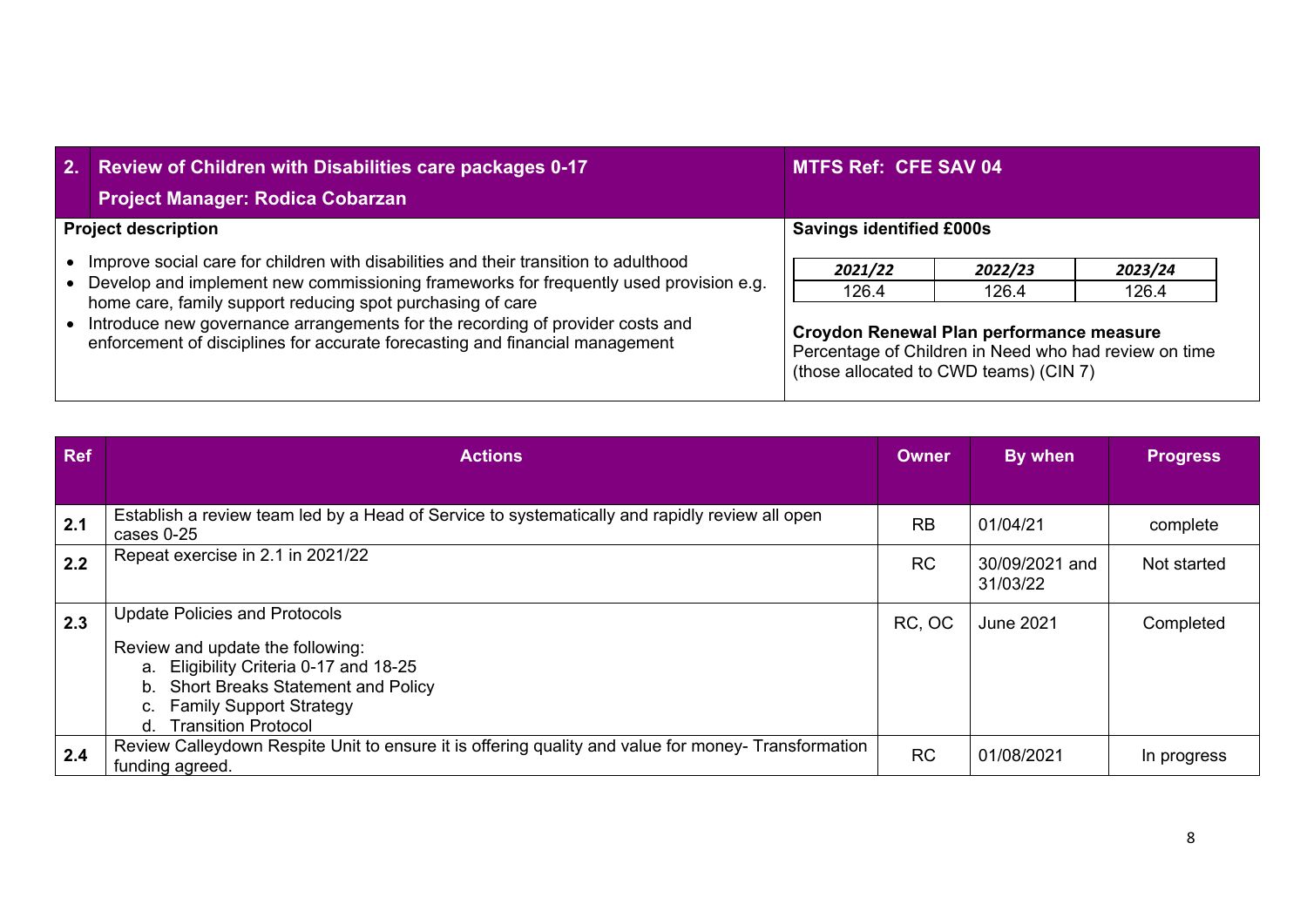| 2.5 | Recommission value for money Family Support Services from the market                                                                                                                                                                                                                                                               | PB, MW | 01/04/2021 | Complete    |
|-----|------------------------------------------------------------------------------------------------------------------------------------------------------------------------------------------------------------------------------------------------------------------------------------------------------------------------------------|--------|------------|-------------|
| 2.6 | Review of current short break provision to inform commissioning intentions for 2021 and beyond<br>and agree next steps                                                                                                                                                                                                             | PB,MW  | 01/09/2021 | In progress |
| 2.7 | Procurement of a Framework for home/personal care provision for 0-17 and 18-25 respectively is<br>being developed, aiming for implementation by end of calendar year                                                                                                                                                               | PB,MW  | 01/01/2022 | In progress |
| 2.8 | Review end to end business processes                                                                                                                                                                                                                                                                                               | ST, RC | 01/04/2022 | In progress |
|     | Further development and implement ContrOCC for child/YP and carer related payments<br>Review & Improve CSC Child Payment Processes & Flows<br>Develop the financial role, responsibility and capacity of Business Support across CSC (and<br>EH)<br>Improve the CWD service's Financial Recording processes & management oversight |        |            |             |

| 3.1 | <b>Reducing the Spend on Children in Care</b><br><b>Project Manager: Shaun Hanks</b>                                                                                                                                                                                                                                                                                                                                                                                                                                                                                                                                                                                                | <b>MTFS Ref: CFE SAV 05</b>                                                                                                                                                                       |
|-----|-------------------------------------------------------------------------------------------------------------------------------------------------------------------------------------------------------------------------------------------------------------------------------------------------------------------------------------------------------------------------------------------------------------------------------------------------------------------------------------------------------------------------------------------------------------------------------------------------------------------------------------------------------------------------------------|---------------------------------------------------------------------------------------------------------------------------------------------------------------------------------------------------|
|     | <b>Project description</b>                                                                                                                                                                                                                                                                                                                                                                                                                                                                                                                                                                                                                                                          | <b>Savings identified £000s</b>                                                                                                                                                                   |
|     | Reducing the numbers of children in care by systematically reviewing cases,<br>looking at where children currently in care may be able to be safely placed at home<br>or with wider family with the right support mechanisms in place<br>Reducing placement costs in order to ensure best value, with a new<br>accommodation strategy to underpin this<br>Undertaking a thorough review of our payments systems and processes to ensure<br>that providers are paid on time to maximise value for money to foster strong<br>relationships with providers and maximise choice and buying power in the market<br>In addition, a one-off investment to right size the budget in 2021/22 | 2021/22<br>2023/24<br>2022/23<br>794<br>1,385<br>1,654<br>Croydon Renewal Plan performance measure<br>Number of local CLA (CLA 3)<br>Rate of local CLA per 10,000 under 18 population (CLA<br>2a) |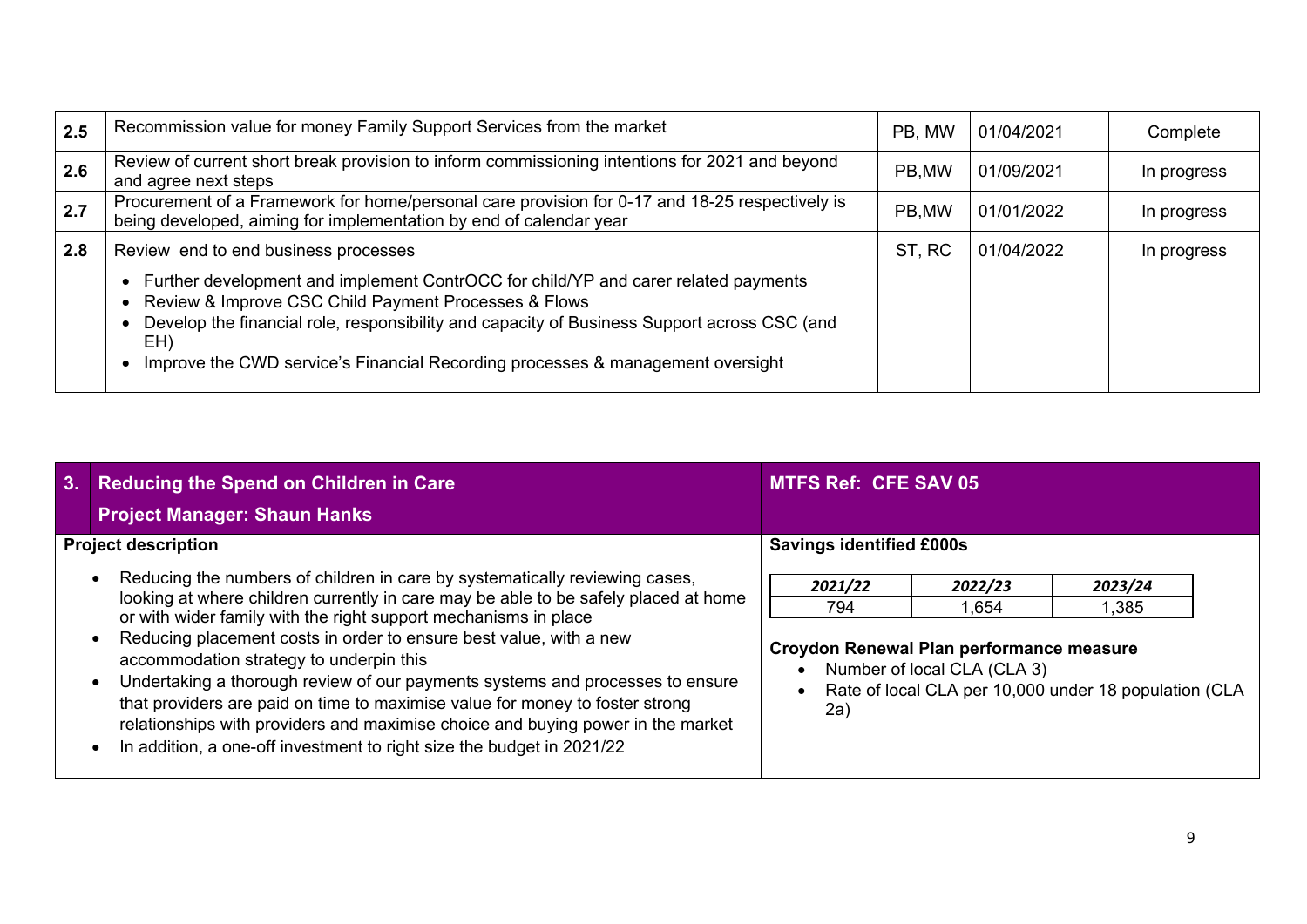| <b>Ref</b> | <b>Actions</b>                                                                                                                                                                                                                                                                                                                                                                                                                                                                                                                                                                 | <b>Owner</b>           | By when                                                                                     | <b>Progress</b>                           |
|------------|--------------------------------------------------------------------------------------------------------------------------------------------------------------------------------------------------------------------------------------------------------------------------------------------------------------------------------------------------------------------------------------------------------------------------------------------------------------------------------------------------------------------------------------------------------------------------------|------------------------|---------------------------------------------------------------------------------------------|-------------------------------------------|
| 3.1        | Continue to reduce the numbers by gatekeeping entry to care, diverting from care and<br>reviewing and reuniting where safe to do so<br>Care Panel to gate keep entry to care, with multiple approval points to reduce<br>$\bullet$<br>expenditure<br>Care Review Panel to review high cost placements, and agree targeted support to<br>$\bullet$<br>return children home from care<br>Children's Continuous Improvement Board, independently chaired providing<br>$\bullet$<br>assurance on sustained service quality                                                         | <b>RM</b><br><b>SH</b> | Ongoing<br>Ongoing                                                                          | Complete                                  |
| 3.2        | Smarter commissioning and procurement underpinned by benchmarking and financial<br>modelling based on the cohort and population analyses<br>Financial modelling to underpin accommodation strategy<br>$\bullet$<br>Accommodation strategy, commissioning plan and procurement timetable agreed,<br>$\bullet$<br>including cross-Council<br>Procurement plan commences<br>$\bullet$                                                                                                                                                                                             | <b>PB</b>              | 31/03/21<br>30/06/21<br>30/09/21                                                            | Complete<br>In progress                   |
| 3.3        | Systems, business processes and payments including integrated case recording and<br>finance system, oversight of payments processes, improved end-to-end across dept. and<br>council (placement, non-placement and staffing spend)<br>Further development and implement ContrOCC for child/YP and carer related payments<br>$\bullet$<br>Review & Improve CSC Child Payment Processes & Flows<br>٠<br>Develop the financial role, responsibility and capacity of Business Support across CSC<br>(and EH)<br>Improve the Leaving Care Service's Financial Recording & Oversight | ST/SH                  | <b>June 2021</b><br>Ongoing<br>(started March<br>2021)<br>Process in<br>place – Oct<br>2021 | In progress<br>In progress<br>In progress |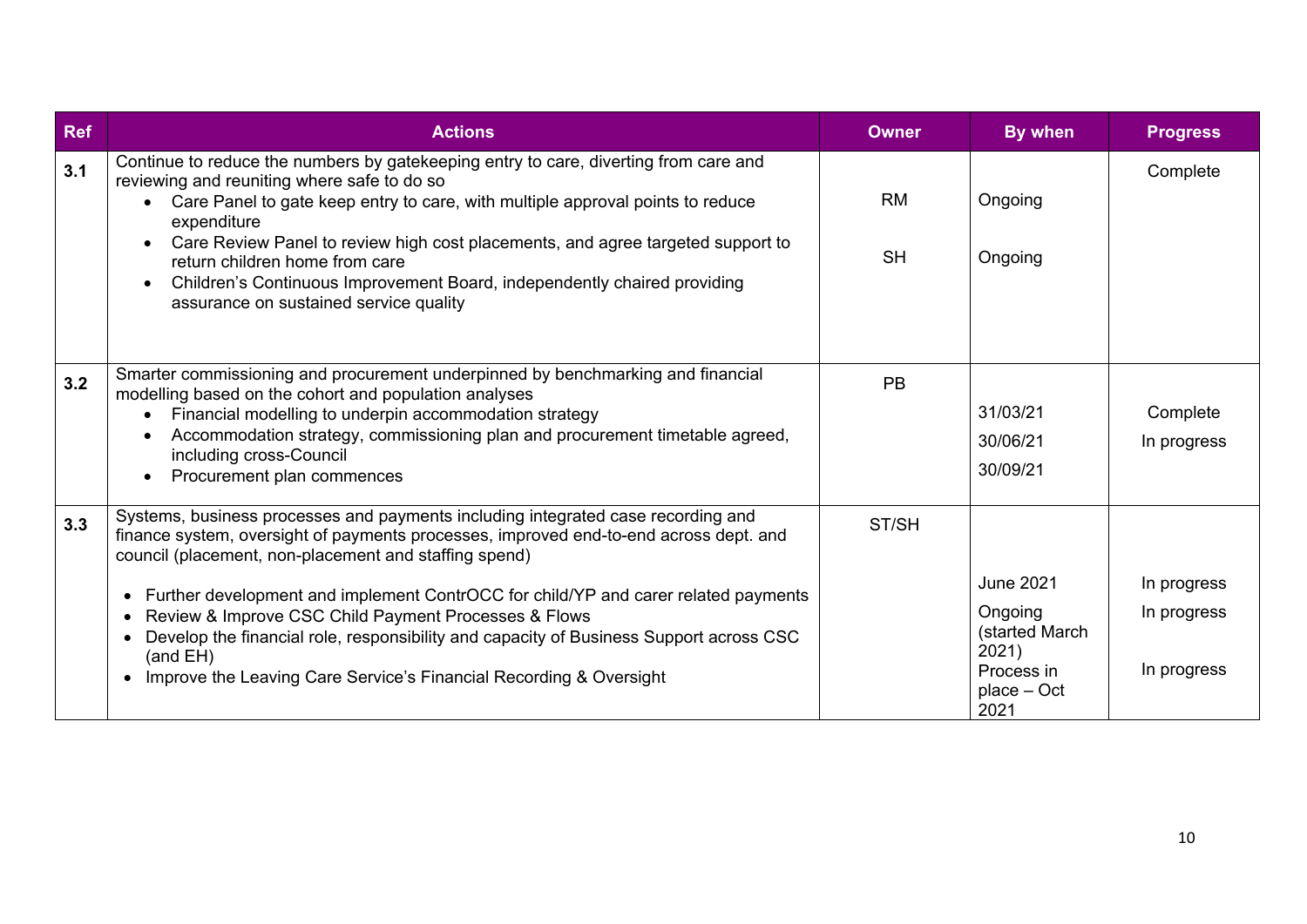| 4. | <b>Review Support for Young People who are Appeal Rights Exhausted</b><br><b>Project manager: James Moore</b>                                                                                                                                                                                                                                       | <b>MTFS Ref: CFE SAV 0</b>                                                                                                                                               |                |                |  |
|----|-----------------------------------------------------------------------------------------------------------------------------------------------------------------------------------------------------------------------------------------------------------------------------------------------------------------------------------------------------|--------------------------------------------------------------------------------------------------------------------------------------------------------------------------|----------------|----------------|--|
|    | <b>Project description</b>                                                                                                                                                                                                                                                                                                                          | <b>Savings identified £000s</b>                                                                                                                                          |                |                |  |
|    | Appeal Rights Exhausted (ARE) describes a person whose request for asylum or<br>immigration application has been refused, and who has made all of the appeals that they<br>are allowed to make without any success.                                                                                                                                 | 2021/22<br>295                                                                                                                                                           | 2022/23<br>560 | 2023/24<br>142 |  |
|    | As at 31/10/20 60 young people were being supported by children's services with no grant<br>income. A needs-based approach to withdrawing services to young people who are ARE is<br>proposed, alongside earlier, robust triple planning with unaccompanied minors as part of<br>the pathway plan completed for all children looked after aged 16+. | Croydon Renewal Plan performance measure<br>Net current expenditure on Appeals Rights<br>Exhausted<br>Number of young people who have Appeals<br><b>Rights Exhausted</b> |                |                |  |

| Ref           | <b>Actions</b>                                                                                                                                              | <b>Owner</b> | By when                 | <b>Progress</b> |
|---------------|-------------------------------------------------------------------------------------------------------------------------------------------------------------|--------------|-------------------------|-----------------|
| 4.1           | HRA Training for staff- Training for staff to complete Human Rights Assessments to provide<br>assurance that support can be safely removed                  | <b>JM</b>    | March 21                | Complete        |
| 4.2           | For all new young people conduct triple planning if they are at risk of ARE                                                                                 | JM           | April 21 and<br>ongoing | In progress     |
| $ 4.3\rangle$ | Undertake in-depth analysis on a case by case basis to get a current list of ARE CYP for<br>April,                                                          | JM           | May 21                  | complete        |
| 4.4           | Work to reduce the amount spent on accommodation, reducing the number of houses paid<br>for by bringing places together, and reducing the void down to 15%. | JM and SC    | April 21 and<br>ongoing | In progress     |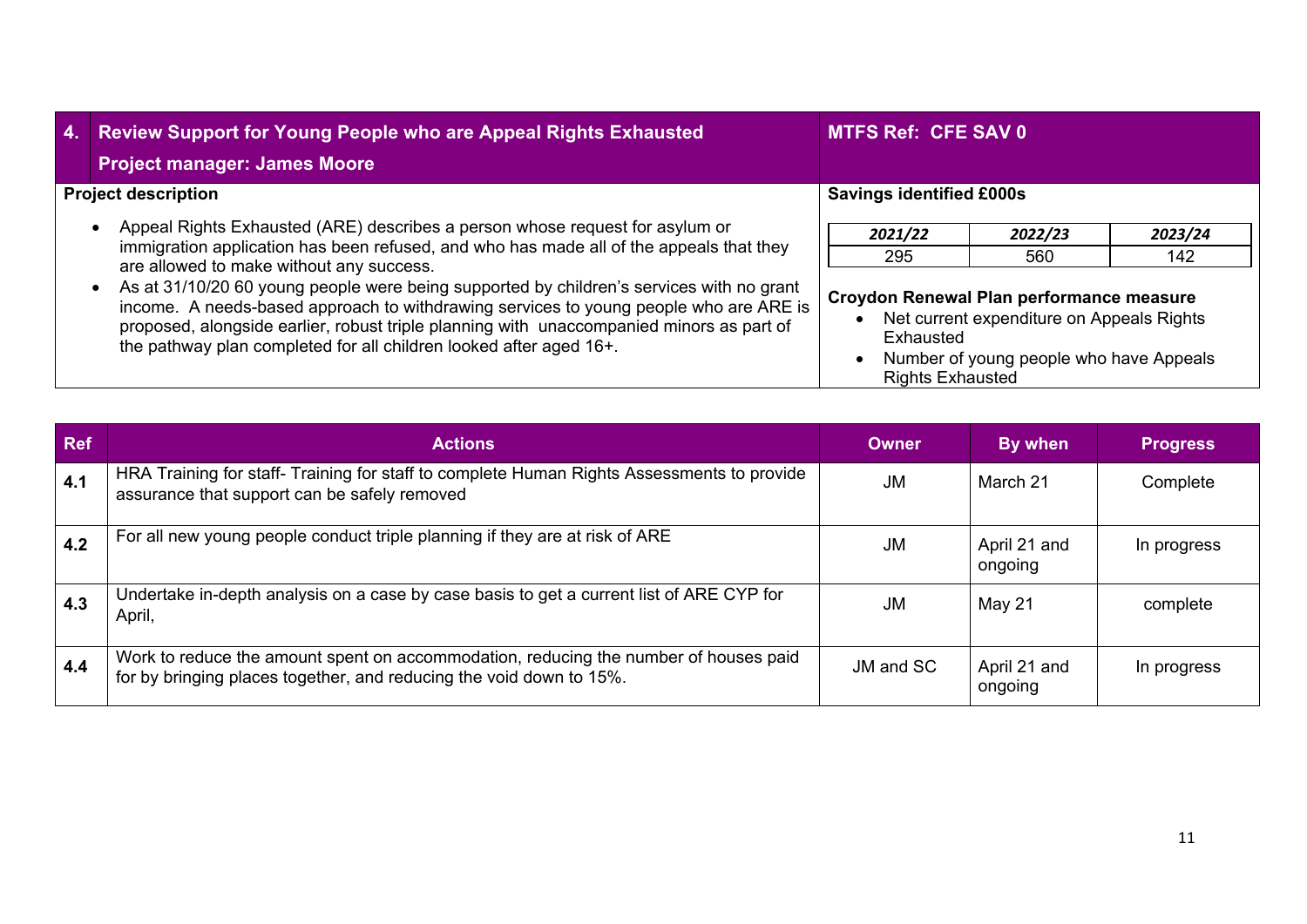| 5. | <b>Improving Efficiency in the Practice System</b><br><b>Project Manager: Roisin Madden</b>                                                                                                                                                                                                                                                                                                                                                                                                                                                                                                                                                                                                                                                                                                                                                                                                                                                                                                                                                                                                                                          | <b>MTFS Ref: CFE SAV 07</b>                                  |                                                                 |                |
|----|--------------------------------------------------------------------------------------------------------------------------------------------------------------------------------------------------------------------------------------------------------------------------------------------------------------------------------------------------------------------------------------------------------------------------------------------------------------------------------------------------------------------------------------------------------------------------------------------------------------------------------------------------------------------------------------------------------------------------------------------------------------------------------------------------------------------------------------------------------------------------------------------------------------------------------------------------------------------------------------------------------------------------------------------------------------------------------------------------------------------------------------|--------------------------------------------------------------|-----------------------------------------------------------------|----------------|
|    | <b>Project description</b>                                                                                                                                                                                                                                                                                                                                                                                                                                                                                                                                                                                                                                                                                                                                                                                                                                                                                                                                                                                                                                                                                                           | <b>Savings identified £000s</b>                              |                                                                 |                |
|    | To tackle the legacy of poor practice additional staff were recruited to reduce social<br>workers' caseloads taking these to below both London and national averages.<br>Focused work to improve the quality of day to day practice was effective, as noted<br>in the 2020 inspection.<br>Caseloads will now be gradually increased over 2021-23 to an average of 17.<br>Heads of service will manage and monitor the increase closely to balance continuity<br>of care for children and their families and manageable workloads for individual staff<br>with the need to address the financial challenge for the service.<br>Assistant team managers were appointed to larger teams of social workers to<br>increase management direction and grip on casework and support the introduction<br>of the systemic practice model across the whole service. As the service moves into<br>an improved steady state this cohort will be reconfigured over 2022-24. The timing<br>will ensure that the increase in caseloads is carefully supported and managed at<br>the front line, and that risks are appropriately identified and held | 2021/22<br>1,065<br>Croydon Renewal Plan performance measure | 2022/23<br>1,450<br>Average Caseload by worker- by service area | 2023/24<br>385 |

| <b>Ref</b> | <b>Actions</b>                                                         | <b>Owner</b> | By when  | <b>Progress</b>    |
|------------|------------------------------------------------------------------------|--------------|----------|--------------------|
| 5.1        | Develop a modelling tool for caseloads                                 | JF           | April 21 | Complete           |
| 5.2        | Gather workforce finance data to work up scenarios across the service, | SS           | June 21  | In progress        |
| 5.3        | Consult and comms with service managers                                | <b>RM</b>    | July 21  | <b>Not Started</b> |
| 5.4        | Develop a timetable for implementing changes                           | <b>RM</b>    | July 21  | Not started        |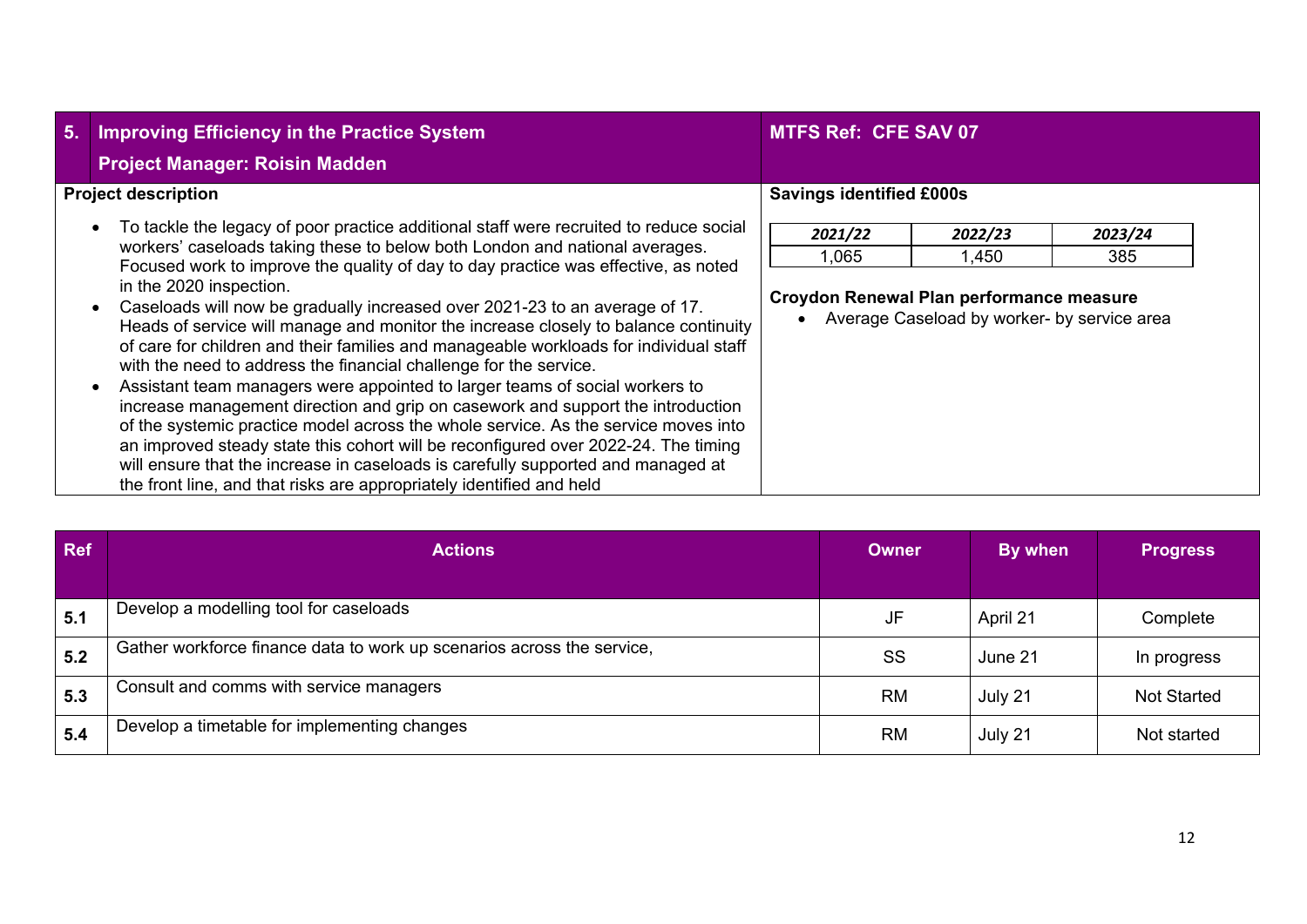| 6. | <b>Review Children's Centres Delivery Model</b><br><b>Project Manager: Debby MacCormack</b>                                                                                                                                                                                                                                                                                                                                                                                                                                                                                                                       | <b>MTFS Ref: CFE SAV 09</b>                                |                                                 |                                                                                                                        |
|----|-------------------------------------------------------------------------------------------------------------------------------------------------------------------------------------------------------------------------------------------------------------------------------------------------------------------------------------------------------------------------------------------------------------------------------------------------------------------------------------------------------------------------------------------------------------------------------------------------------------------|------------------------------------------------------------|-------------------------------------------------|------------------------------------------------------------------------------------------------------------------------|
|    | <b>Project description</b>                                                                                                                                                                                                                                                                                                                                                                                                                                                                                                                                                                                        | <b>Savings identified £000s</b>                            |                                                 |                                                                                                                        |
|    | Redesign the children's centre delivery model and contracts from by December<br>2021<br><b>Re-commission Best Start services</b><br>The proposed delivery by December 2021 consists of 3 designated Children's<br>Centre Hubs with spokes covering the North, South and Central localities. Services<br>will be available to families across the borough with delivery prioritised in areas<br>where there is the most need.<br>Consultation responses will be taken into consideration when the final model is<br>taken to Cabinet for approval. Any changes to the model will be within the funding<br>envelope | 2021/22<br>660<br>Croydon Renewal Plan performance measure | 2022/23<br>accessing children's centre services | 2023/24<br>Number of children accessing children's centre services<br>Number of children living in most deprived areas |

| <b>Ref</b> | <b>Actions</b>                                                                                                               | <b>Owner</b> | By when          | <b>Progress</b> |
|------------|------------------------------------------------------------------------------------------------------------------------------|--------------|------------------|-----------------|
| 6.1        | Agree in-year savings approach with Children's Centre Headteachers                                                           | SD, DM       | 11/2020          | Complete        |
| 6.2        | Review and identify delivery options to reconfigure children's centres to hub & spoke<br>model based on a locality footprint | SH, DM       | 31/03/21         | Complete        |
| 6.3        | Launch public consultation – extended to 20/06/2021                                                                          | <b>DM</b>    | 04/06/21         | In progress     |
| 6.4        | Full Cabinet to agree children's centres strategy                                                                            | <b>SD</b>    | 31/08/21         | Not started     |
| 6.5        | Procurement of new provision completed<br>Contracts awarded 20.09.21<br>Mobilisation and TUPE transfer 21.09.21-22.10.21     | DM, SH       | Sept-Nov<br>2021 | In consultation |
| 6.6        | Implement new delivery model                                                                                                 | DM, SH       | Dec 21           |                 |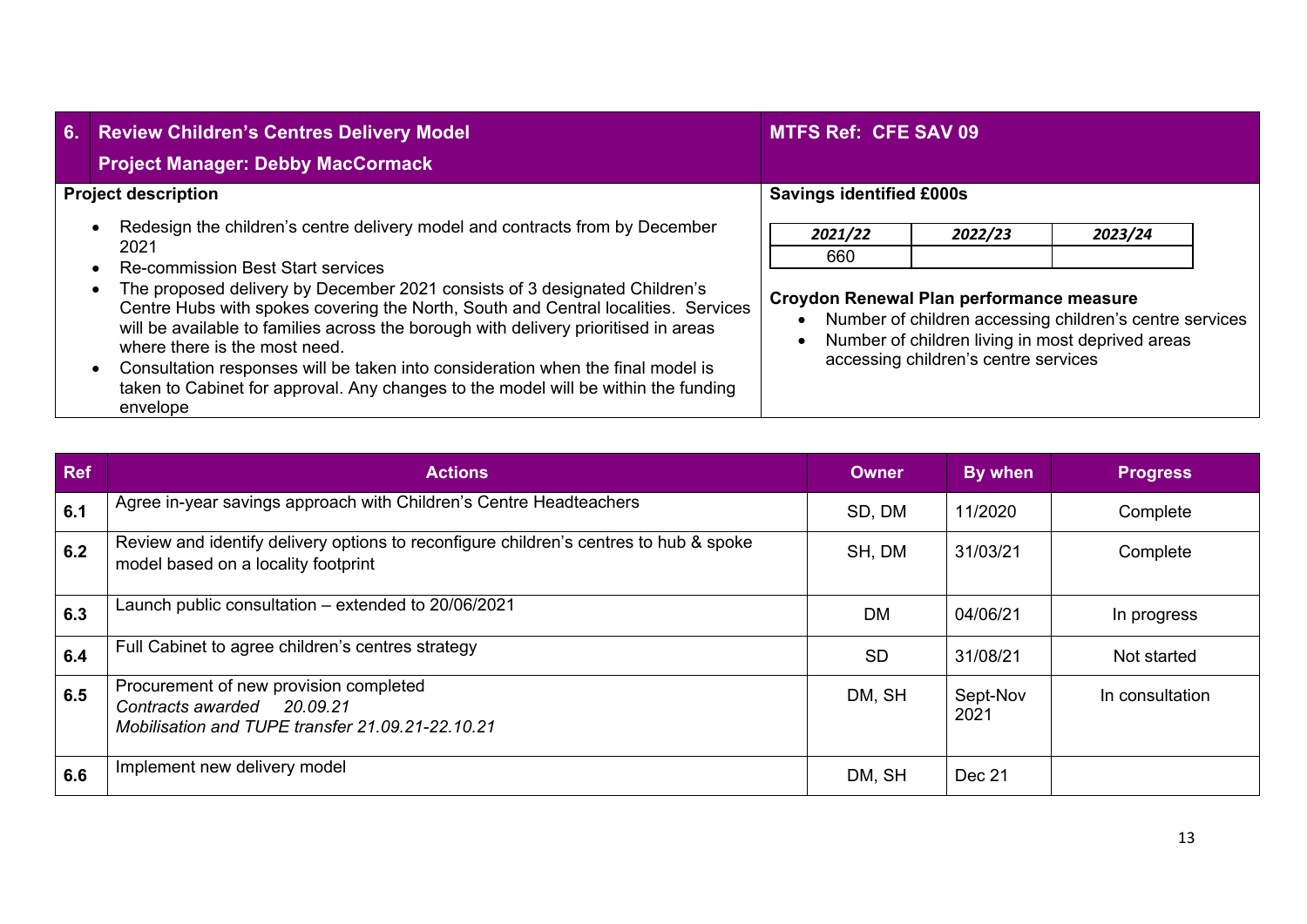| $\overline{7}$ | <b>SEND Strategy - support inclusion and access to local provision</b><br><b>Project Manager: Kathy Roberts</b>                                                                                                                                                                                                                                                                                                                                                                                 | <b>MTFS Ref: CFE GRO 04</b>                                                                                                                                                                             |  |  |  |  |
|----------------|-------------------------------------------------------------------------------------------------------------------------------------------------------------------------------------------------------------------------------------------------------------------------------------------------------------------------------------------------------------------------------------------------------------------------------------------------------------------------------------------------|---------------------------------------------------------------------------------------------------------------------------------------------------------------------------------------------------------|--|--|--|--|
|                | <b>Project description</b>                                                                                                                                                                                                                                                                                                                                                                                                                                                                      | <b>Savings identified £000s</b>                                                                                                                                                                         |  |  |  |  |
|                | This one-off investment is in line with the Dedicated Schools Grant Deficit Recovery<br>Plan and aims to inject pace to how quickly the deficit can be recovered.<br>Inclusion support for schools and early intervention will ensure the Council is meeting<br>its statutory duties and the needs of our pupils through the delivery of the $0 - 25$ SEND<br>strategy, efficiently and effectively and with a continued focus on securing the best<br>outcome for children and their families. | 2021/22<br>2022/23<br>2023/24<br>866                                                                                                                                                                    |  |  |  |  |
|                |                                                                                                                                                                                                                                                                                                                                                                                                                                                                                                 | Croydon Renewal Plan performance measures<br>Under development at SEND strategic Board;<br>• To focus on increase in children attending in-borough<br>mainstream schools and caseloads for EHCP workers |  |  |  |  |

| <b>Ref</b> | <b>Actions</b>                                                                                                                     | <b>Owner</b> | By when          | <b>Progress</b> |
|------------|------------------------------------------------------------------------------------------------------------------------------------|--------------|------------------|-----------------|
|            |                                                                                                                                    |              |                  |                 |
| 7.1        | Recruit additional locality-based 0-25 SEN staff to increase capacity to complete EHCP<br>annual reviews                           | <b>KR</b>    | <b>July 2021</b> | In progress     |
| 7.2        | Recruit Local Offer website content and communication manager to ensure up to date<br>advice and signposting to parents and carers | <b>KR</b>    | <b>July 2021</b> | In progress     |
| 7.3        | Recruit locality-based SEN Support in Mainstream Schools (Inclusion project)<br><b>Teachers</b>                                    | <b>KR</b>    | <b>July 2021</b> | in progress     |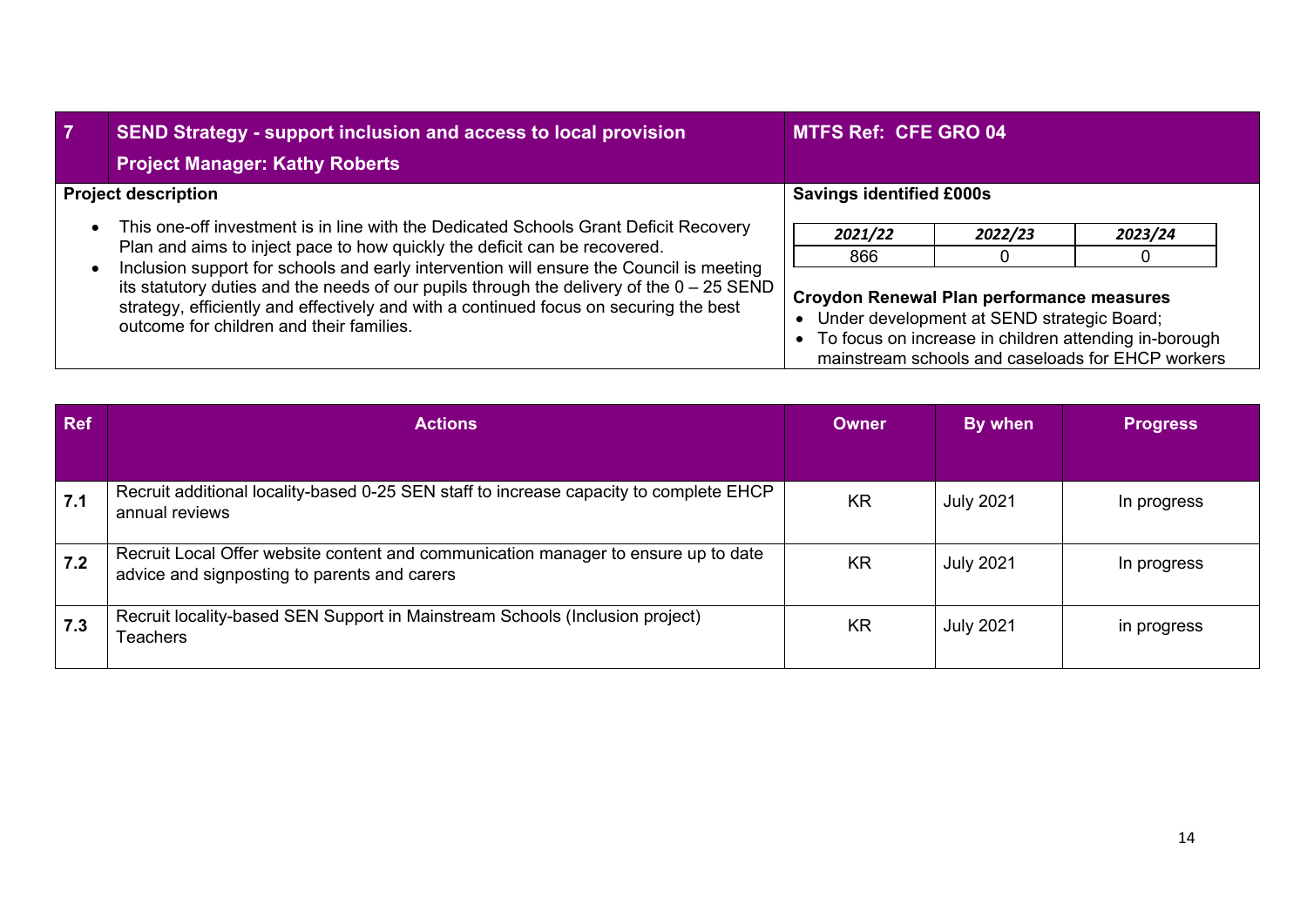# **2. Practice priorities – Early Help & Children's Social Care**

This section of the plan focuses on the priorities for improvement in early help and children's social care practice. It addresses the recommendations of the ILACS inspection March 2020 as well as improvement priorities identified through the Windows into Practice cycle of performance management and quality assurance. It also includes actions in response to the June 2021 Ofsted Focused Visit. Heads of Service will be responsible for Service Development Plans to translate the priorities below into actions with measurable impacts. Progress against the priorities will be regularly reviewed by the Practice Improvement and Innovation Board. Priorities and key activities will be kept under review and adjusted, for example as a result of further focused visits from Ofsted or external reviews commissioned by the directorate.

| <b>Ref</b>  | <b>Priorities and key activity</b>                                                                                                                                                                                                                                                                                                                                                                                                                                                                         | <b>Delivered</b><br>through                                      | <b>Lead</b><br>(s) | By when  | <b>Success measures</b><br>impact for children, young<br>people and families                                                                                                   |
|-------------|------------------------------------------------------------------------------------------------------------------------------------------------------------------------------------------------------------------------------------------------------------------------------------------------------------------------------------------------------------------------------------------------------------------------------------------------------------------------------------------------------------|------------------------------------------------------------------|--------------------|----------|--------------------------------------------------------------------------------------------------------------------------------------------------------------------------------|
| $\mathbf 1$ | Identify and reduce risks to vulnerable children & young people                                                                                                                                                                                                                                                                                                                                                                                                                                            |                                                                  |                    |          |                                                                                                                                                                                |
| $1.1$       | Responses to homeless 16 & 17 year olds<br>Improve our response to homeless 16 & 17 year olds including assessment<br>of their needs and emergency housing (section 20 and section 17)<br>[Ofsted ILACS recommendation]<br>Commission appropriate emergency and longer term<br>accommodation for 16 & 17 year olds<br>Work with young people to consider how they want to lead on their<br>CiN Reviews when offered housing through S17<br>Test the impact of practice through dip sampling/audit activity | $\checkmark$ Access, Support<br>and Intervention<br>Service Plan | IL                 | 30/09/21 | 16 & 17 year olds at risk of<br>becoming homeless are<br>supported to stay at home<br>safely. Where this can't<br>happen we work with young<br>people to secure a safe<br>home |
| 1.2         | Reponses to children in care at risk of exploitation or going missing.<br>1.2.1 Develop and implement a whole service approach to improve the<br>response for children in care at risk of exploitation or going missing. To<br>include:                                                                                                                                                                                                                                                                    | $\checkmark$ Adolescent<br>support team plan<br>& service plans  | <b>SH</b>          | 30/09/21 | Children and young people<br>in care who may be at risk of<br>exploitation benefit from<br>robust risk assessments and                                                         |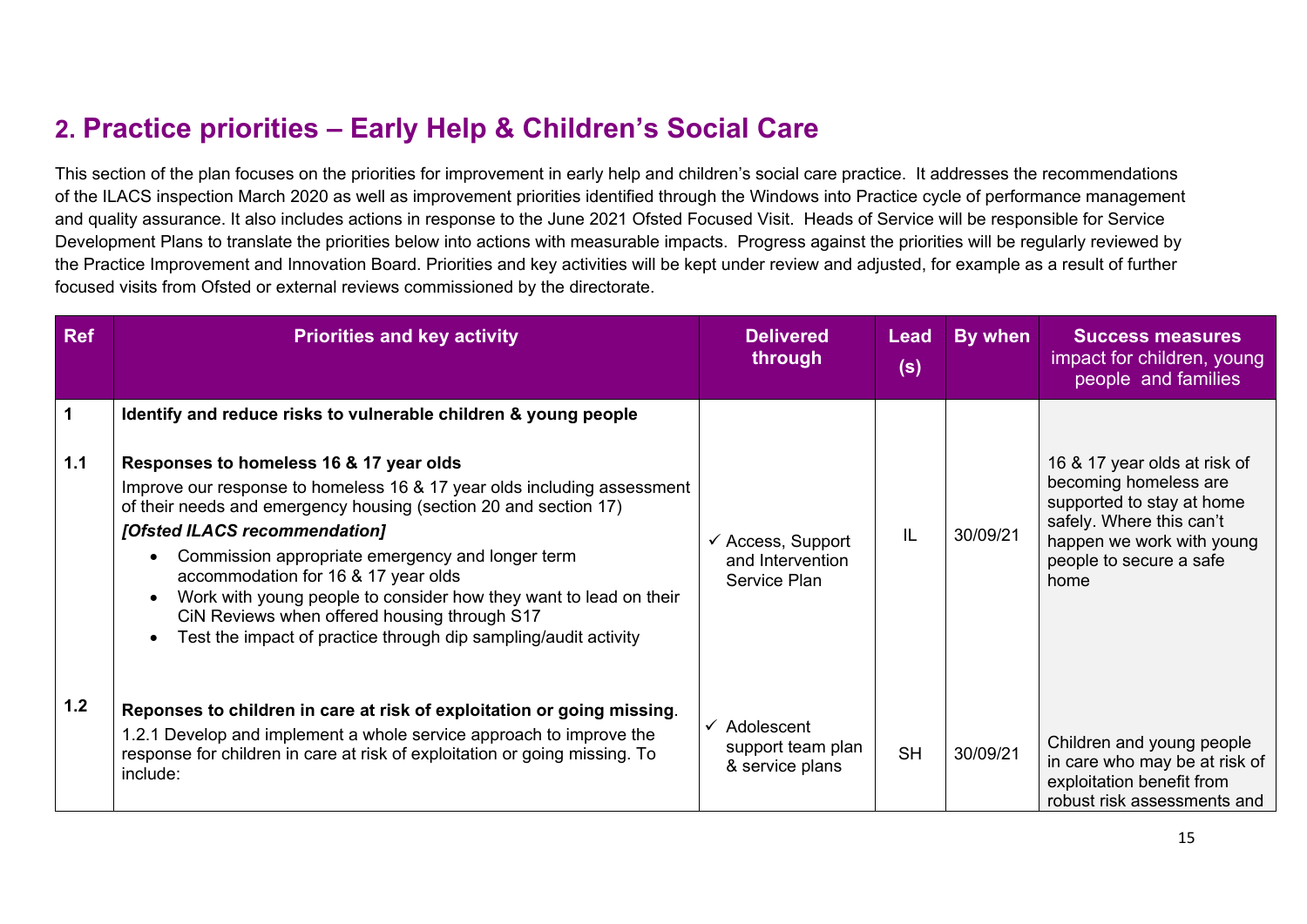|     | Embedding the Contextual Safeguarding Framework and Risk<br><b>Exploitation tool</b><br>Monitoring that strategy meetings continue to take place and result<br>in robust safety plans to reduce risk<br>more vulnerable CLA are presented at the complex adolescents<br>panel<br>Development of the new 18 Plus Transitional Panel to replicate the<br>Complex Adolescents Panel for over 18s, enabling us to identify<br>and support vulnerable care leavers early<br>Embedding adolescent workers into the CLA and Leaving Care<br>services with a particular focus on supporting return home<br>interviews and managing risk where children have been missing.<br>1.2.2 Work with foster carers to improve missing reporting, raising carers'<br>awareness and curiosity regarding exploitation and missing risks for all<br>children in care (including UASC) -<br>Support Foster Carers to implement the revised missing protocol<br>and ensure consistency of practice to keep children safe e.g.<br>reporting children missing, emailing EDT, using a standard<br>template.<br>Deliver a training offer to carer on missing issues relating<br>specifically to UASC<br>Monitor the impact on foster carers' processes, via our QA<br>processes. | for SWwF and<br><b>SWwCLA</b><br><b>SH</b><br>$\checkmark$ SWwCLA service<br>plan | 31/01/22 | action planning to help keep<br>them safe<br>Children and young people<br>in care who go missing<br>benefit from timely strategy<br>meetings to help keep them<br>safe<br>Risks associated with<br>children and young people in<br>care and care leavers are<br>well known to the adults who<br>support them, and they are<br>helped to recognise and<br>reduce the risks of harm. |
|-----|--------------------------------------------------------------------------------------------------------------------------------------------------------------------------------------------------------------------------------------------------------------------------------------------------------------------------------------------------------------------------------------------------------------------------------------------------------------------------------------------------------------------------------------------------------------------------------------------------------------------------------------------------------------------------------------------------------------------------------------------------------------------------------------------------------------------------------------------------------------------------------------------------------------------------------------------------------------------------------------------------------------------------------------------------------------------------------------------------------------------------------------------------------------------------------------------------------------------------------------------------------|-----------------------------------------------------------------------------------|----------|------------------------------------------------------------------------------------------------------------------------------------------------------------------------------------------------------------------------------------------------------------------------------------------------------------------------------------------------------------------------------------|
|     | Reponses to care leavers at risk of exploitation and going missing.                                                                                                                                                                                                                                                                                                                                                                                                                                                                                                                                                                                                                                                                                                                                                                                                                                                                                                                                                                                                                                                                                                                                                                                    |                                                                                   |          | Children and young people                                                                                                                                                                                                                                                                                                                                                          |
| 1.3 | a)<br>Improve the responses for care leavers who are at risk of<br>exploitation or going missing. To include:                                                                                                                                                                                                                                                                                                                                                                                                                                                                                                                                                                                                                                                                                                                                                                                                                                                                                                                                                                                                                                                                                                                                          | ✓ SWwCLA & CL<br>service plan                                                     | 31/01/22 | who are missing from home,<br>care or full-time school                                                                                                                                                                                                                                                                                                                             |
|     | Work across the CLA management team, and with the newly<br>established 18 Plus transitional Panel to design and agree<br>procedures for identifying and responding to care leavers at risk of<br>exploitation and going missing, that build upon work with young                                                                                                                                                                                                                                                                                                                                                                                                                                                                                                                                                                                                                                                                                                                                                                                                                                                                                                                                                                                       | <b>SH</b><br>✓ SWwCLA & CL                                                        | 31/01/22 | education (including those<br>who are excluded from<br>school) and those at risk of<br>exploitation and trafficking                                                                                                                                                                                                                                                                |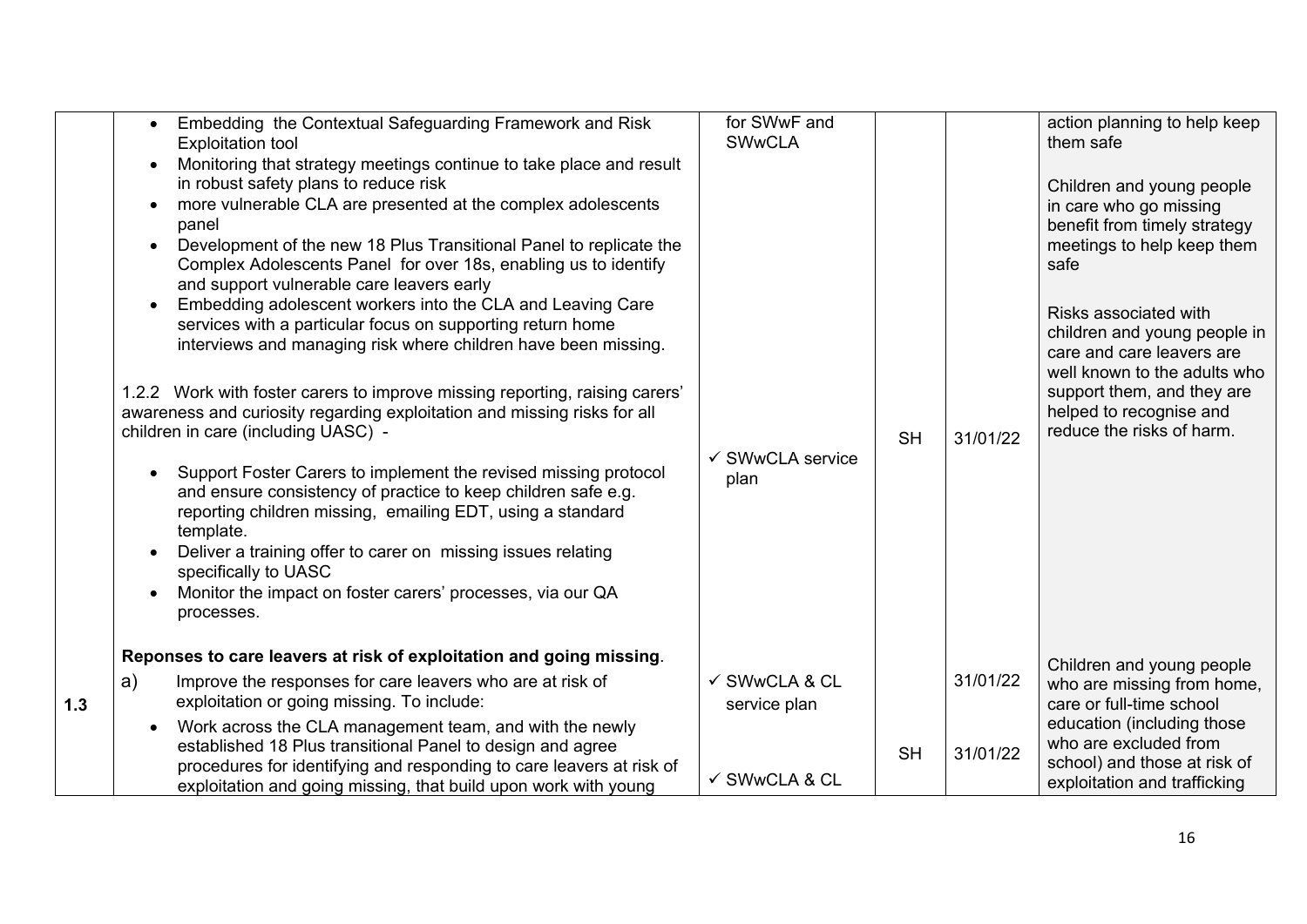|                       | people before they leave care and are appropriate to age and risk<br>level<br>b) Produce practice guidance outlining the rationale and process for<br>tracking vulnerable care leavers and share across the workforce.<br>c) Test the impact of practice through programmed quality assurance<br>activity- include a specific audit on homeless and care leavers to the<br>Windows into Practice audit plan in addition to the bi-monthly case audits.                                                                                                              | service plan<br>$\checkmark$ Windows into<br>Practice audit<br>plan | <b>SH</b><br><b>KC</b> | 31/12/21<br>31/03/22 | receive well-coordinated<br>responses that reduce the<br>harm or risk of harm to them.                                                                                                                                                                                                      |
|-----------------------|---------------------------------------------------------------------------------------------------------------------------------------------------------------------------------------------------------------------------------------------------------------------------------------------------------------------------------------------------------------------------------------------------------------------------------------------------------------------------------------------------------------------------------------------------------------------|---------------------------------------------------------------------|------------------------|----------------------|---------------------------------------------------------------------------------------------------------------------------------------------------------------------------------------------------------------------------------------------------------------------------------------------|
| $\overline{2}$<br>2.1 | Co-produced plans, language and recording<br>Improve the quality of written plans for children in need, children in<br>care and care leavers<br>[Ofsted ILACS recommendation]<br>Continue our work over the last year to raise the quality of Child in<br><b>Need plans to ensure:</b><br>a) Plans are SMART with clear tasks, responsibilities, next steps and<br>timescales<br>b) More plans are written with children and families, in accessible child and<br>family-friendly language<br>c) Test the impact on practice through the Windows into Practice case | ✓ Social Work<br>Academy service<br>development plan                | <b>RM</b>              | 31/03/22             | Quality assurance activities<br>show majority of planning<br>judged good or better across<br>child in need, care and<br>pathway plans<br>Children in need and their<br>families benefit from<br>purposeful planning informed<br>by creative direct work which<br>supports more children and |
| 2.2                   | audit programme<br>Continue to raise the quality of plans for children in care and care<br>leavers to ensure:<br>a) Plans are specific about risks, vulnerabilities and actions that will be<br>taken to reduce risks                                                                                                                                                                                                                                                                                                                                               | ✔ Social Work<br>Academy service<br>development plan                | <b>RM</b>              | 31/03/22             | young people to remain<br>safely within their families<br>Children's care and pathway<br>plans comprehensively<br>address their needs and<br>experiences, including the                                                                                                                     |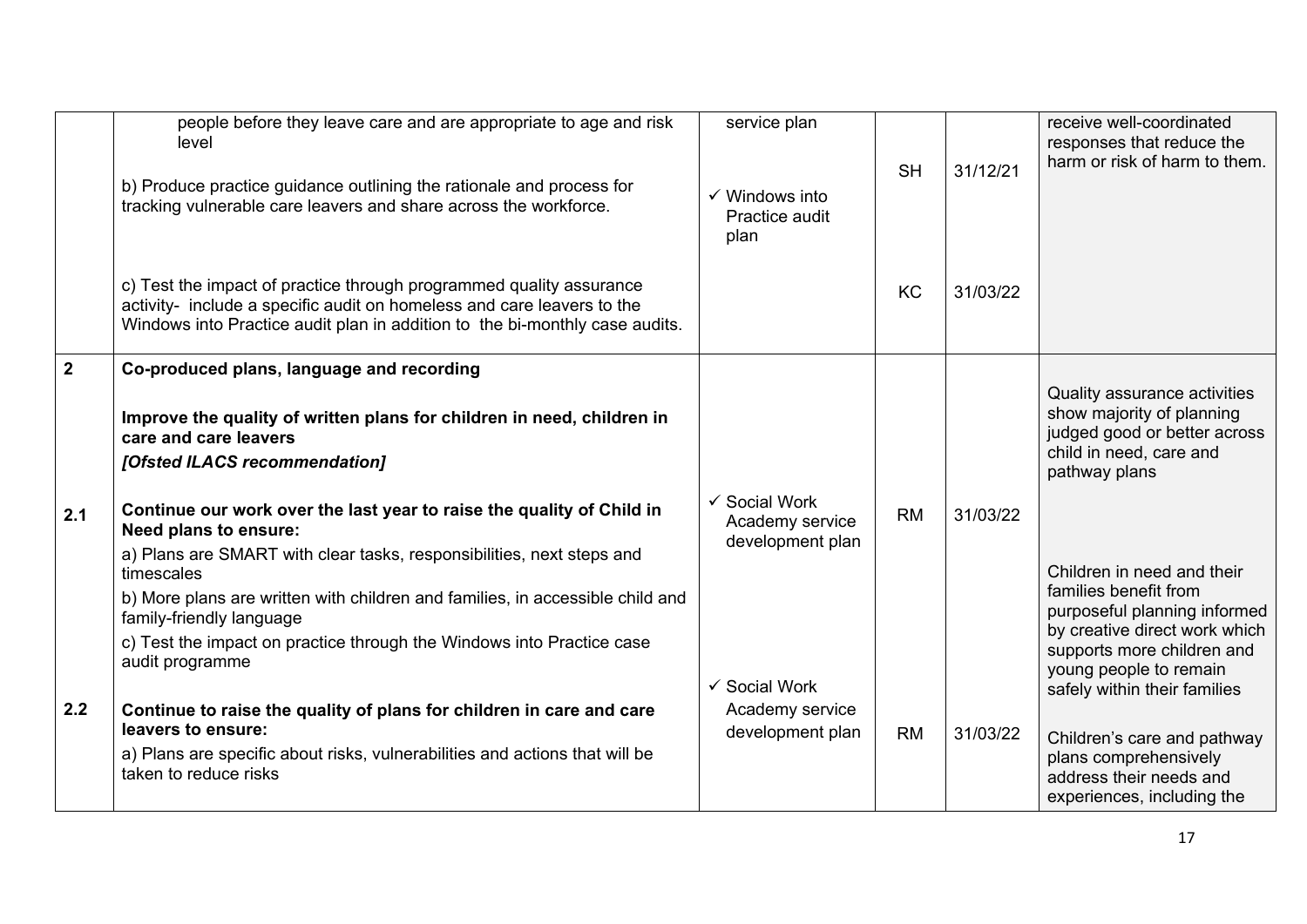|     | b) Plans are specific about health and emotional wellbeing needs and<br>supporting actions<br>c) Plans are written with young people in language they can understand<br>d) Test the impact on practice through the Windows into Practice case<br>audit programme | ✓ Social Work<br>Academy service<br>development plan                            |           |          | need for timely permanence.<br>They are thoroughly and<br>independently reviewed with<br>the involvement, as<br>appropriate, of parents,<br>carers, residential staff and<br>other adults who know them. |
|-----|------------------------------------------------------------------------------------------------------------------------------------------------------------------------------------------------------------------------------------------------------------------|---------------------------------------------------------------------------------|-----------|----------|----------------------------------------------------------------------------------------------------------------------------------------------------------------------------------------------------------|
| 2.3 | Improve the consistency of Life Story Work<br>Ensure every child in Croydon's care is supported to understand their<br>history and identity through creative life story work                                                                                     | $\checkmark$ QA service<br>development plan                                     | <b>RM</b> | 31/03/22 | Plans for their futures<br>continue to be appropriate<br>and ambitious                                                                                                                                   |
| 2.4 | Child and family friendly language Continue to ensure all written<br>communication with children and families, including pre-proceedings and<br>PLO letters, is written in accessible child and family-friendly language                                         | $\checkmark$ CFS service plan                                                   | <b>DW</b> | 31/03/22 | Children and young people<br>co-produce their life stories,<br>supported by skilled<br>practitioners using a range of<br>creative tools                                                                  |
| 2.5 | Recording<br>Continue our work with staff across the service, with the CFS team and<br>CDS to improve the ease of recording case work and management<br>oversight -                                                                                              |                                                                                 | <b>ST</b> | 31/03/22 | Plans, letters and notes are<br>accessible to children and<br>their families, avoiding<br>jargon and making the<br>contents clear and<br>unambiguous                                                     |
| 3.  | Service development and improvement                                                                                                                                                                                                                              |                                                                                 |           |          |                                                                                                                                                                                                          |
| 3.1 | Develop and implement a new approach to referrals at the Single<br><b>Point of Contact (SPOC)</b>                                                                                                                                                                | $\checkmark$ Access, Support<br>and Intervention<br>service<br>development plan | IL        | 30/11/21 | Children and young people<br>benefit from timely and<br>transparent decision making                                                                                                                      |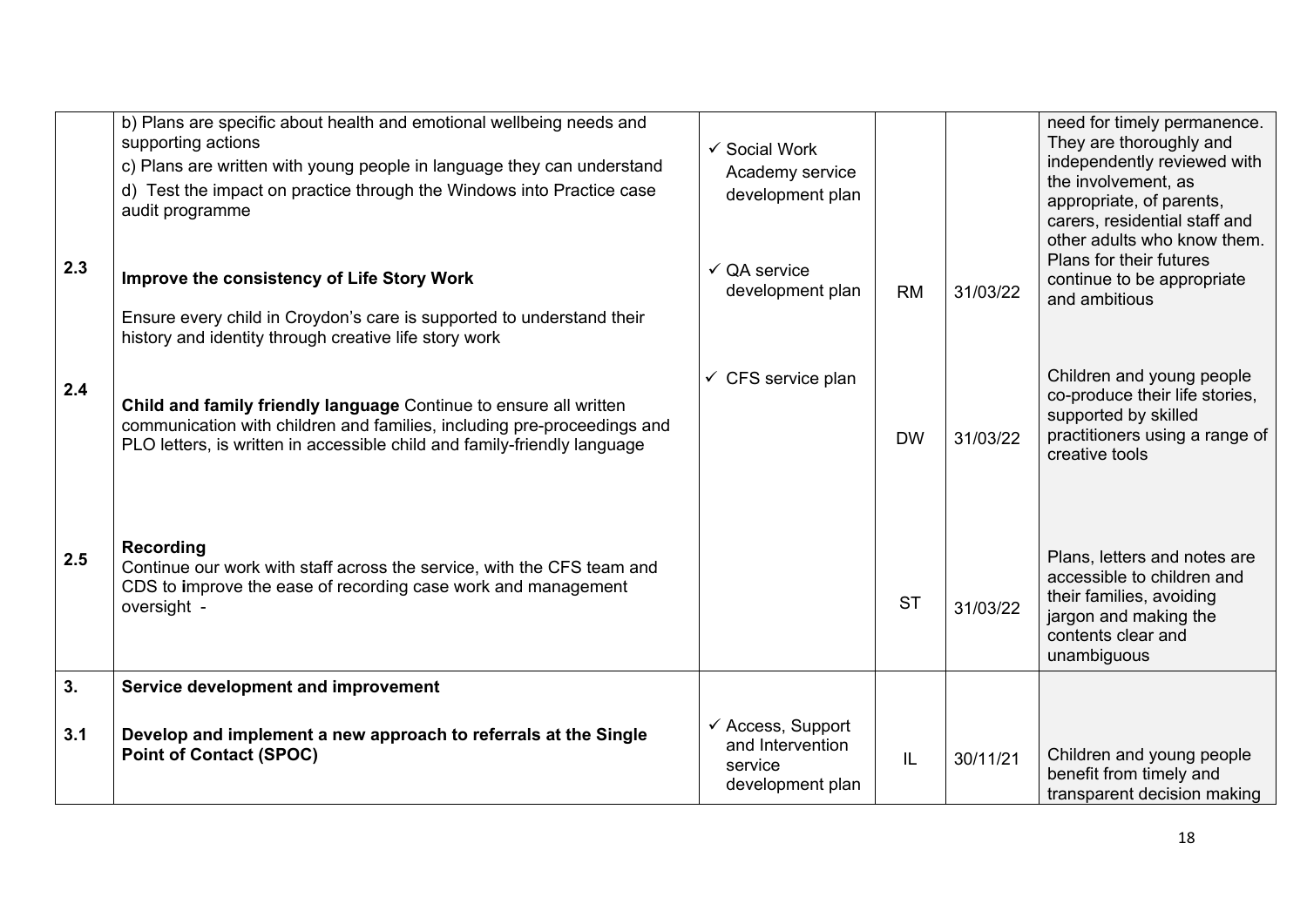| 3.2 | a) Develop and implement a revised SPOC where all contacts are<br>responded to through conversations with referrers (Thorpe Model).<br>b) Merge the current EDT with the SPOC<br>Develop and embed the brief intervention 'Supporting Croydon<br><b>Families' Service</b>                                                                                                                                                                                                  | $\checkmark$ Access, Support<br>and Intervention<br>service<br>development plan      | IL        |                      | and are supported by<br>practitioners who receive<br>regular reflective<br>supervision.                                                 |
|-----|----------------------------------------------------------------------------------------------------------------------------------------------------------------------------------------------------------------------------------------------------------------------------------------------------------------------------------------------------------------------------------------------------------------------------------------------------------------------------|--------------------------------------------------------------------------------------|-----------|----------------------|-----------------------------------------------------------------------------------------------------------------------------------------|
|     | a) Ensure a comprehensive professional development offer is in place to<br>support staff across the service to implement the change supported by the<br><b>Clinical team</b><br>b) Ensure feedback from Managers and practitioners continues to refine<br>and improve the operating model                                                                                                                                                                                  | ✓ Social Work<br>Academy service<br>development plan                                 | <b>RM</b> | 30/11/21             |                                                                                                                                         |
| 3.3 | Simplify access to services to children with disabilities, including:<br>a shortbreaks pathway<br>a)<br>a diverse family support offer<br>b)<br>locality based working<br>$\mathbf{c}$                                                                                                                                                                                                                                                                                     | $\checkmark$ SWwF service<br>development plan                                        | <b>RC</b> | 30/11/21             | Children with disabilities and<br>their families access tailored<br>support when they need it.                                          |
| 3.4 | <b>Clinical services</b><br>a) The Croydon Family Therapy Academy, has been created within<br>the clinical service, delivering courses for the first time at<br>practitioner and supervisor level. Following the completion of these<br>courses, the Academy will be seeking AFT (Association of Family<br>Therapy) accreditation.<br>Review the current commissioned EWMH parenting programmes to<br>b)<br>provide support and early intervention aligned with the whole- | $\checkmark$ Systemic and<br><b>Clinical Services</b><br>service<br>development plan | <b>RM</b> | 31/12/21<br>31/03/22 | Practitioners are equipped to<br>meet the EWMH needs of<br>children, swiftly drawing on<br>specialist advice and input<br>where needed. |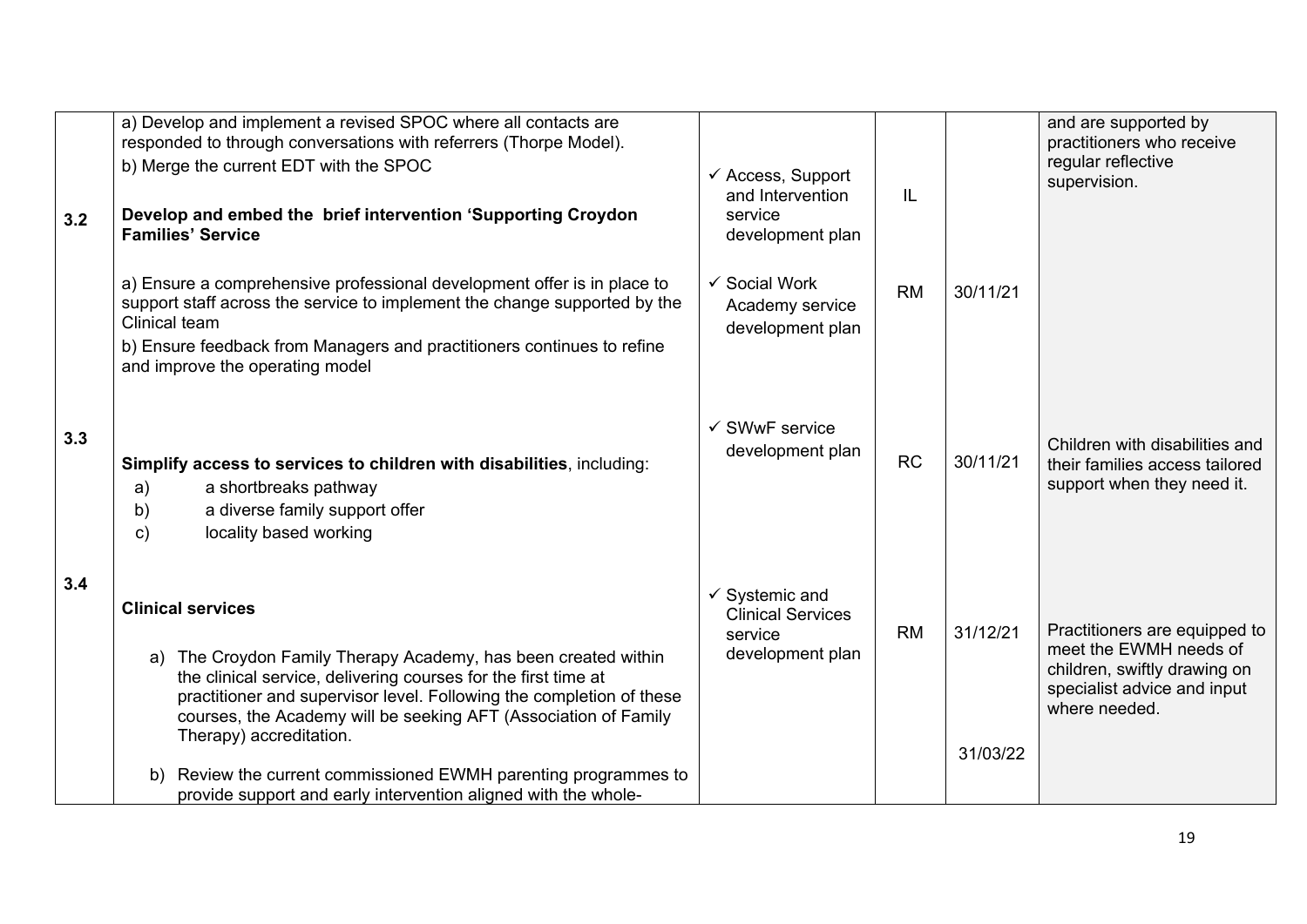| 3.5 | system review of early help and to achieve best value and quality,<br>including consideration of delivering the services in-house.<br><b>Family Group Conference</b>                                                                                                                                                                                                                                                                                                 | $\checkmark$ Children's<br>Commissioning<br>Service Plan                        | <b>SP</b> |          |                                                                                                                                                                                   |
|-----|----------------------------------------------------------------------------------------------------------------------------------------------------------------------------------------------------------------------------------------------------------------------------------------------------------------------------------------------------------------------------------------------------------------------------------------------------------------------|---------------------------------------------------------------------------------|-----------|----------|-----------------------------------------------------------------------------------------------------------------------------------------------------------------------------------|
|     | Support as many families as possible through the Family Group<br>Conference co-ordinators or through a family meetings supported by the<br>systemic team, with the aim of ensuring that families and wider networks of<br>care are supported to find safe solutions, to provide care for children.                                                                                                                                                                   | $\checkmark$ SWwF service<br>development plan                                   | <b>RC</b> | 31/12/21 | More children are supported<br>to stay with their families and<br>extended families where this<br>is safe to do so, entering<br>formal care as a last resort.                     |
| 3.6 | <b>Young Croydon</b><br>Re-launch Young Croydon bringing together: the Youth Offending Service,<br>Youth Engagement and the Adolescent Service. Working with young<br>people in Croydon to provide a broad range of individual support at home,<br>school, and in community settings.<br>Explore, agree and implement multi-agency working options with partners<br>in relation to adolescents, with preferred the options being developed to sit<br>within the SPOC | $\checkmark$ Access, Support<br>and Intervention<br>service<br>development plan | IL        | 31/12/21 | Early help improves the<br>child's situation and supports<br>sustainable progress                                                                                                 |
| 3.7 | <b>Early Help</b><br>Develop and deliver a revised partnership service delivery model for Early<br>Help, reshaping the offer across children's services to deliver sustainable,<br>good services to children, young people and their families                                                                                                                                                                                                                        | <b>Croydon Early</b><br>✓<br>Help Change<br>Programme                           | <b>RC</b> | 31/12/21 |                                                                                                                                                                                   |
| 3.8 | <b>Transition into adulthood</b><br>Improve on our work to prepare children and young people for adulthood,<br>including children and young people who have additional needs. Our work                                                                                                                                                                                                                                                                               |                                                                                 | <b>RC</b> | 31/03/21 | Children with disabilities<br>move towards independence<br>at a pace that is right for<br>them, developing the skills<br>and confidence they need to<br>maximise their chances of |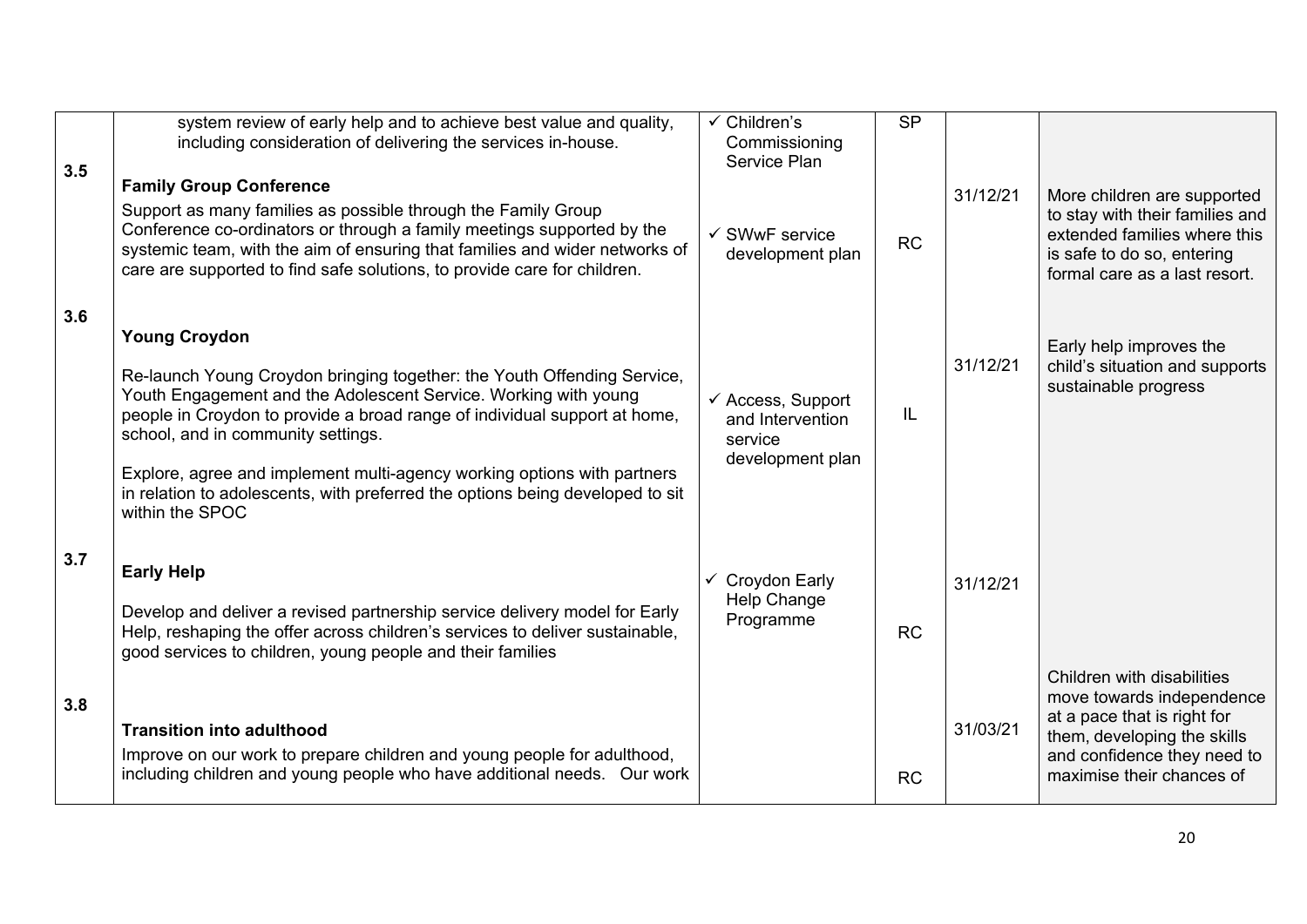|      | with young people needs to support a seamless transition to Adult Social<br>care or other pathway services our young people might require. We will:<br>Work collaboratively with the ASC lead to design the new<br>$\bullet$<br>transitions service, including effective 14+ transition planning<br>including:<br>Agree a seamless transition protocol for disabled young people<br>$\bullet$<br>moving from CSC to ASC<br>Hold monthly transition meetings to ensure SEND and ASC are<br>$\bullet$<br>involved in decision making and prepared to support young people<br>are underway and would need to be strengthen. | $\checkmark$ SWwF service<br>development plan |           |          | successful maturity to<br>adulthood.<br>Children receive<br>the right level of<br>practical, emotional<br>and financial<br>support with a<br>seamless transition<br>into support from<br>adult services<br>where appropriate.   |
|------|--------------------------------------------------------------------------------------------------------------------------------------------------------------------------------------------------------------------------------------------------------------------------------------------------------------------------------------------------------------------------------------------------------------------------------------------------------------------------------------------------------------------------------------------------------------------------------------------------------------------------|-----------------------------------------------|-----------|----------|---------------------------------------------------------------------------------------------------------------------------------------------------------------------------------------------------------------------------------|
| 3.9  | <b>Trauma Informed Practice</b><br>3.10.1 Support and embed trauma informed practice through<br>$\bullet$<br>training of staff and culture change to recognise the impact of<br>trauma on children and young people's mental health and<br>wellbeing. Embed this across CLA, Leaving Care and UASC<br>practice.<br>3.10.2 Ensure that children's social care are active participants in<br>$\bullet$<br>the Mental Health Priority Group of the CSCP.                                                                                                                                                                    | ✓ Quality Assurance<br>service plan           | <b>DW</b> | 31/03/22 | Social workers recognise the<br>factors that can make<br>children more vulnerable and<br>tailor their interventions<br>appropriately                                                                                            |
| 3.10 | The Voice of the child<br>Create a whole service strategy that connects to wider council<br>action on participation by children and young people                                                                                                                                                                                                                                                                                                                                                                                                                                                                         |                                               | <b>SH</b> | 31/01/22 | Practice is informed and<br>sustainably improved by<br>feedback, research and<br>intelligence about the quality<br>of services drawing directly<br>on the experiences of<br>children, young people and<br>families who use them |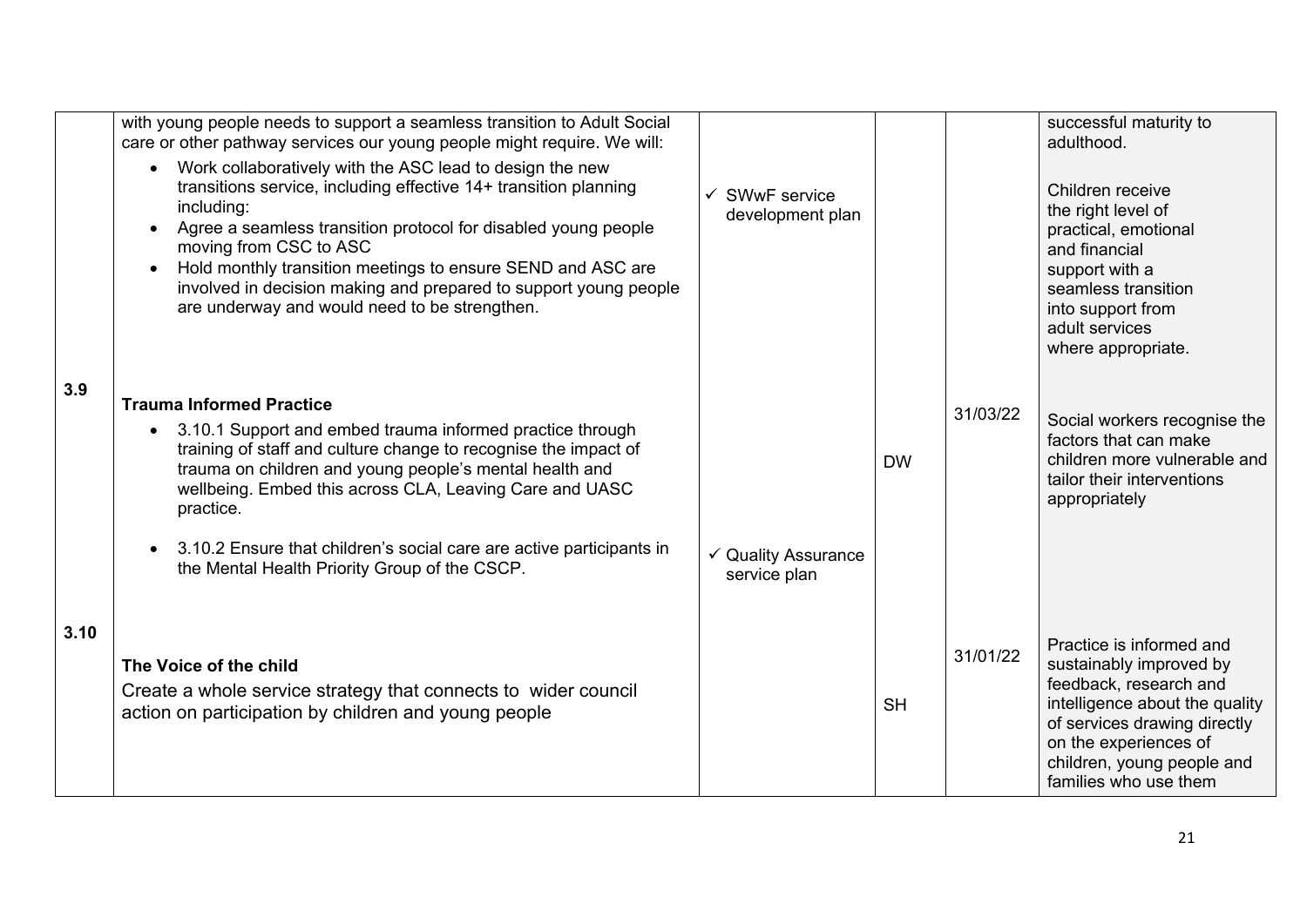|                          |                                                                                                                                                                                                                                                                                                                                                                                                                                                                                                                                                                                                                                                                                                                                                                                                                       | $\checkmark$ CLA and Care<br><b>Leavers Service</b><br>Development Plan                                                                                                                             |                        |                      |                                                                                                                                                                                                                                                                                                                                                                                                                                                                                                                 |
|--------------------------|-----------------------------------------------------------------------------------------------------------------------------------------------------------------------------------------------------------------------------------------------------------------------------------------------------------------------------------------------------------------------------------------------------------------------------------------------------------------------------------------------------------------------------------------------------------------------------------------------------------------------------------------------------------------------------------------------------------------------------------------------------------------------------------------------------------------------|-----------------------------------------------------------------------------------------------------------------------------------------------------------------------------------------------------|------------------------|----------------------|-----------------------------------------------------------------------------------------------------------------------------------------------------------------------------------------------------------------------------------------------------------------------------------------------------------------------------------------------------------------------------------------------------------------------------------------------------------------------------------------------------------------|
| 4.<br>4.1<br>4.2.<br>4.3 | <b>Workforce Development</b><br>Maintain a responsive, agile learning and development offer that supports<br>the continuous improvement plan, provides an exciting, innovative entry<br>and career progression pathway for early help and children's social care<br>and is informed by practice improvement priorities identified through quality<br>assurance activities<br>Build a sustainable CPD offer, prioritising the development of practice<br>champions, commissioning training that includes a train the trainer element<br>and maximising the use of digital options to record and disseminate<br>specialist training so that the service gets maximum value for money<br>Receive bi-annual updates relating to CFE workforce equalities from the<br>new planned Equalities Diversity and Inclusion Board | ✓ Social Work<br>Academy service<br>development plan<br><b>Family Therapy</b><br>Academy service<br>development plan<br>$\checkmark$ CFE Race<br><b>Equality Review</b><br><b>Draft Action Plan</b> | <b>RM</b><br><b>DJ</b> | 31/03/22<br>31/12/21 | Children and families benefit<br>from well-supported<br>practitioners who have the<br>tools and capacity to provide<br>consistently good services<br>Effective organisational<br>support for the training and<br>professional development of<br>social workers and<br>managers and the quality of<br>their practice improves the<br>lives of vulnerable children,<br>young people and families<br>Ensure that a focus on<br>equalities in relation to the<br>children's workforce is<br>maintained by the Board |
| 5.                       | Ofsted Focused Visit- Early Help and the Front Door (June 2021)                                                                                                                                                                                                                                                                                                                                                                                                                                                                                                                                                                                                                                                                                                                                                       |                                                                                                                                                                                                     |                        |                      |                                                                                                                                                                                                                                                                                                                                                                                                                                                                                                                 |
| 5.1                      | Work with the police to ensure adherence to the statutory<br>safeguarding guidance<br>[Ofsted Focused Visit area for improvement]                                                                                                                                                                                                                                                                                                                                                                                                                                                                                                                                                                                                                                                                                     | $\checkmark$ Croydon<br>Safeguarding<br>Children<br>Partnership<br>(CSCP)                                                                                                                           | EB, DJ                 |                      | Effective partnership work to<br>ensure that children and<br>young people are safe and<br>suffer no undue stress as<br>actions taken by partners to<br>keep them safe consistently                                                                                                                                                                                                                                                                                                                              |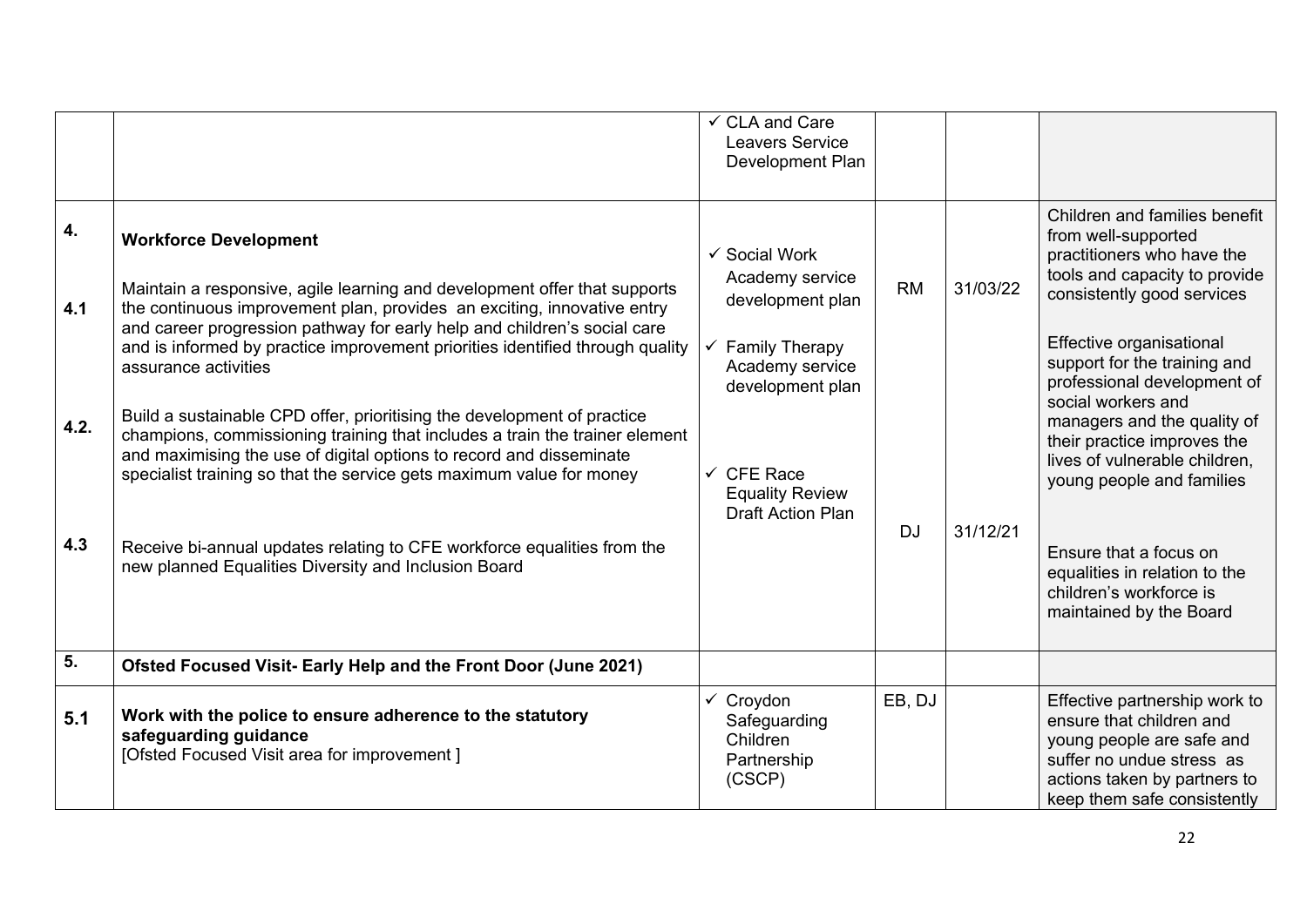|     | (i)   | Key statutory partners consider examples of single-agency<br>action to understand the context and drivers                                                                               |                                                                                 | 31/07/21                              | adhere to the statutory<br>safeguarding guidelines                                                    |
|-----|-------|-----------------------------------------------------------------------------------------------------------------------------------------------------------------------------------------|---------------------------------------------------------------------------------|---------------------------------------|-------------------------------------------------------------------------------------------------------|
|     | (ii)  | Working together:<br>(a) Children's social care, school and police reviewing actions<br>and timeline for the case identified by Ofsted- outcome of<br>review to be shared with partners | $\checkmark$ Access, Support<br>and Intervention                                | 19/07/21                              |                                                                                                       |
|     |       | (b) Service managers from Children's social care attending<br>police safeguarding training (Jonathan Lung, Veronica<br>Leigh, Acting DI Paul Smith)                                     | service<br>development plan                                                     | 22/07/21                              |                                                                                                       |
|     |       | (c) Children's Social Care and Police agreeing protocols for<br>young people in police stations (Inspector Mark Sexton,<br>Veronica Leigh, Iain Low, Jonathan Lung)                     |                                                                                 | <b>Initial</b><br>meeting<br>05/08/21 |                                                                                                       |
|     | (iii) | Draft guidance to enable a shared understanding of and<br>commitment to working within the statutory safeguarding<br>guidance in day to day practice                                    |                                                                                 | 30/09/21                              |                                                                                                       |
|     | (iv)  | Guidance to be disseminated and embedded into frontline<br>practice across the partnership through practice workshops,<br>seminars and briefings as appropriate                         |                                                                                 | 31/10/21                              |                                                                                                       |
| 5.2 |       | The effectiveness of the emergency duty team in terms of response<br>times and quality of practice<br>[Ofsted Focused Visit area for improvement]                                       | $\checkmark$ Access, Support<br>and Intervention<br>service<br>development plan |                                       | All children who need it<br>receive timely help and<br>protection no matter what<br>time of day it is |
|     | (i)   | A robust urgent response to the challenge to the EDT<br>Consultation.                                                                                                                   |                                                                                 | 31/07/21                              |                                                                                                       |